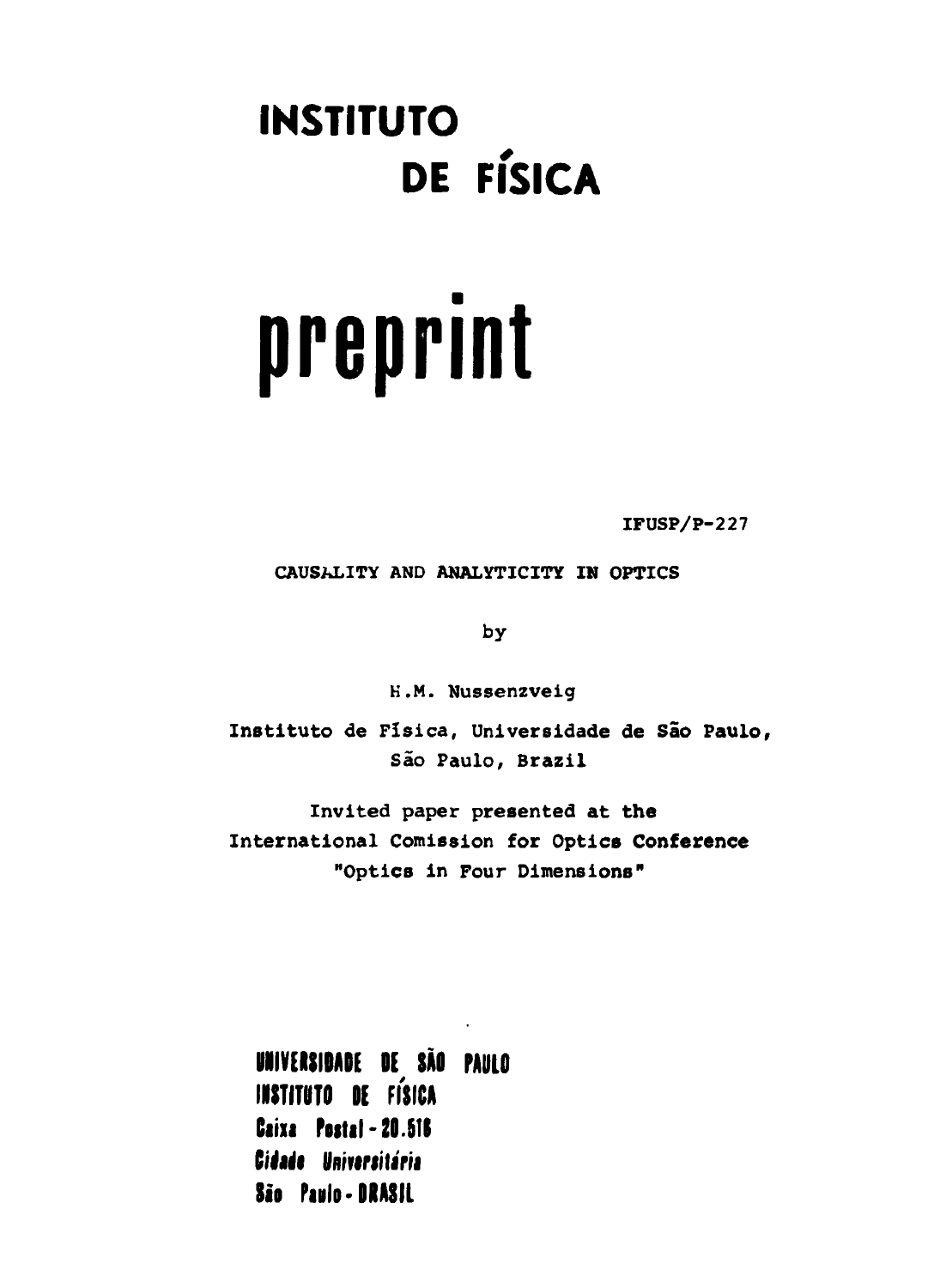#### **CAUSALITY AND ANALYT1C1TY IN OPTICS**

**H. A. Nussenzveig Instituto de Física, Universidade de São Paulo, Brazil**

# **ABSTRACT**

**In order to provide an overall picture of the broad range of optical phenomena that are directly linked with the conceits of causality and analyticity, the following topics are briefly reviewed, emphasizing recent developments: 1) Derivation of dispersion relations for the optical constants of general linear media from causality. Application to the theory of natural optical activity. 2) Derivation of sum rules for the optical constants from causality and from the short-time response function (asymptotic high-frequency behavior). Average spectral behavior of optical media. Applications. 3) Role of spectral conditions. Analytic properties of coherence functions in quantum optics. Reconstruction theorem. 4) Phase retrieval problems. 5) Inverse scattering problems. 6) Solution of nonlinear evolution equations in optics by inverse scattering methods. Application to self-induced transparency. Causality in nonlinear wave propagation. 7) Analytic continuation in frequency and angular momentum. Complex singularities. Resonances and natural-mode expansions. Regge poles. 8) Wigner's causal inequality. Time delay. Spatial displacements in total reflection. 9) Analyticity in diffraction theory. Complex angular momentum theory of Mie scattering. Diffraction as a barrier-.tunaell ing effect. Complex trajectories in optics. ( CUi\*/'<sup>c</sup>••**

#### *INTRODUCTION* **INTRODUCTION**

"On revient toujours *a* ses premiers amours"

**It is often useful and illuminating to survey a broad field of research from the vantage point of some general unifying principle, recognizing common features in apparently very diverse subjects. The present work is devoted to the task of discussing the relevance to optics of the principle of causality and of the closely related concept of analyticity. This is done by very briefly reviewing a number of illustrative examples, both in classical and in quantum optics.**

# **1. DERIVATION OF DISPERSION RELATIONS**

**It was in optics that dispersion relations were first applied to physics and that their connection with causality was first realized<sup>1</sup> . Typically, in the propaga**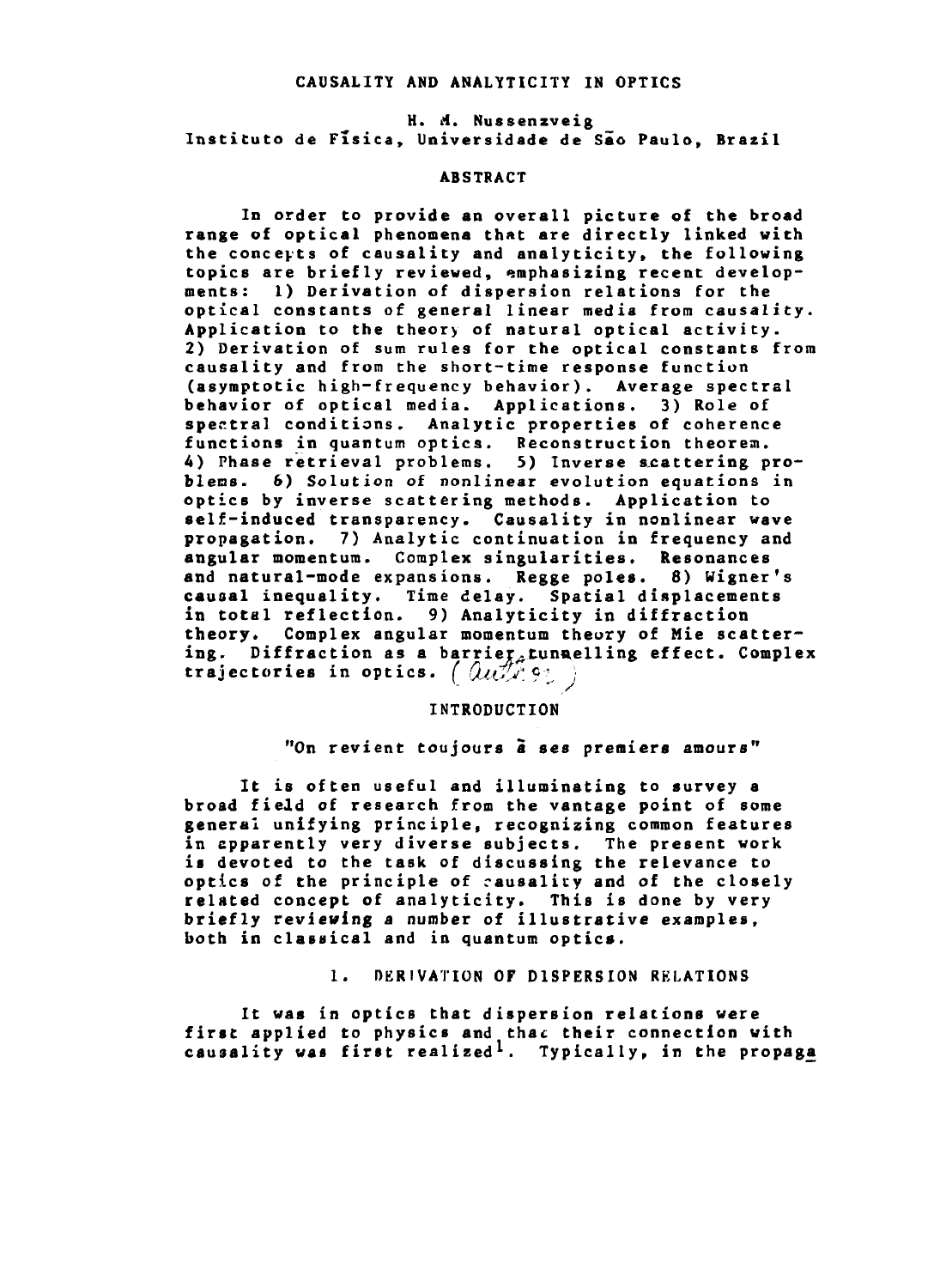**tion of light through a linear medium, the medium response r(t) (we omit all tensor indices) is linked with the excitation e(t') through a response function g(t.t'), so that, for a time-invariant medium,**

$$
r(t) = \int_{-\infty}^{\infty} g(t-t') e(t') dt',
$$
 (1.1)

**corresponding to a constitutive relation for the Fourier transforms,**

$$
R(\omega) = G(\omega) E(\omega), \qquad (1.2)
$$

**where the material constant G(u) is a function of the** circular frequency **w** (dispersion).

**According to the "primitive causality condition", the response at time t cannot depend on the excitation at later times, i.e.,**

$$
\delta r(t)/\delta e(t') = 0
$$
,  $t' > t$ , (1.3)

**where ôr/ôe denotes the functional derivative. Thus,**

$$
g(\tau) = 0
$$
,  $\tau < 0$ , (1.4)

**so that**

$$
\begin{pmatrix} \cdot \ 0 \end{pmatrix} = \int_0^{\infty} g(\tau) \exp(i\omega \tau) d\tau . \qquad (1.5)
$$

Since **t**)is is a half-range Fourier transform,  $G(\omega)$ is the bound my value of an analytic function, regular in the half- $\lambda$ lane Im  $\omega > 0$ .

The  $d \in i$  vation of dispersion relations for  $G(\omega)$  is usually bised on additional information concerning highfrequency  $\triangleright$  thavior. Thus, if  $G(\omega)$  is the complex **dielectric «usceptibility x\* (<•>), the expected behavior at frequencies well above optical absorption bands is free electr\~n-like,**

$$
\chi'(\omega) \approx -\mathcal{N}e^2/m\omega^2, \omega \rightarrow \infty, \qquad (1.6)
$$

where  $\mathbf{M}$  is the electron density. If, e.g.,  $G(\omega)$  is **square integrable on the real axis (as far as the behavior at infinity is concerned, (1.6) is more than enough to** guarantee this for  $\chi'(\omega)$ ), it follows<sup>2</sup> that

$$
G(\omega) = \frac{1}{\pi i} P \int_{-\infty}^{\infty} \frac{G(\omega')}{\omega' - \omega} d\omega', \qquad (1.7)
$$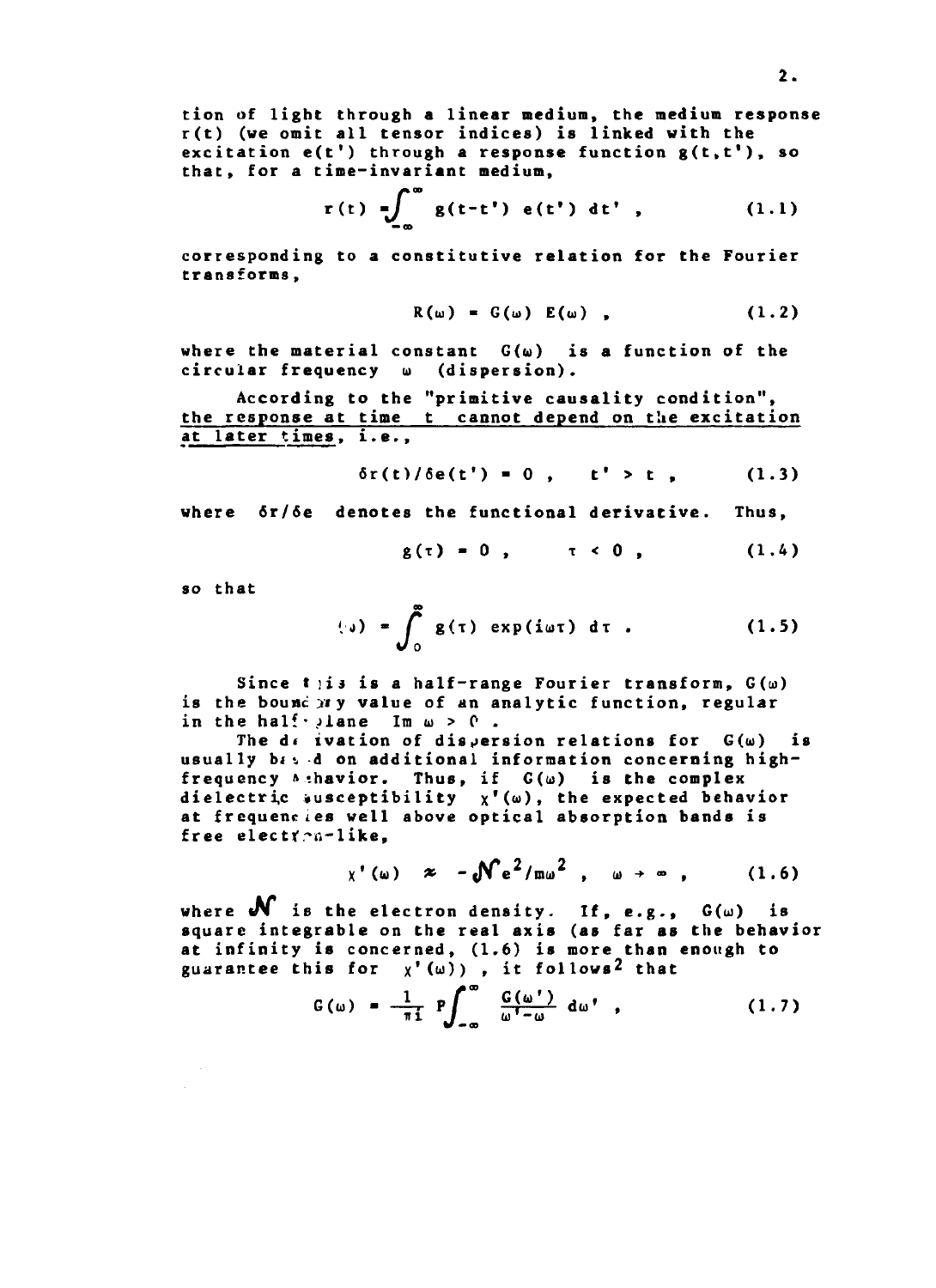**where P denotes the Cauchy principal value. Thus, the real (dispersive) and imaginary (absorptive) parts of G(u) obey the Kramers-Kronig (dispersion) relations,** i.e., they are each other's Hilbert transforms.

**The asymptotic high-frequency behavior is not always as readily determined as for (1.6); it may happen, for instance, that the macroscopic description associated with the constitutive relation (1.2) breaks down at high frequencies. However, it may still be possible to derive dispersion relations by an alternative procedure, based** on the properties of a passive linear system<sup>3,4</sup>.

**A passive system is one that can absorb or store energy, but cannot generate it. Every passive system is causal, but the converse need not be true. What is important is that the response function of a passive linear system not only has a regular analytic continuation in a hálf-plane, but it also has a positive semi-definite imaginary part in it, i.e., it is a Herglotz function<sup>2</sup> . This turns out to be a strong constraint on the highfrequency growth properties, leading to the dispersion relations in a slightly generalized form.**

**If one assumes that the system is not just passive, but that it is actually dissipative, i.e., that it has strictly positive absorption at all positive frequencies, one gets even stronger constraints on the asymptotic behavior, as well as the absence of zeros of G(u) in** Im  $\omega > 0$ . This stronger assumpcion is usually made in **the work of the Russian school<sup>5</sup>» 6.**

**The dielectric susceptibility is associated with a local response function of the type (1.1). This is not true, however, for the important case of the complex refractive index**  $N'(\omega) = n(\omega) + i\kappa(\omega)$ , which is connected **with the propagation factor exp(i N'uz/c) of a mono**chromatic plane wave. Although  $N'(\omega) = \sqrt{\epsilon'(\omega)}$  (taking **U - 1 ), the analyticity of e' does not entail that of N' , unless one accepts\* the strong dissipativity assumption to exclude branch points due to eventual zeros of e' in Imu > 0 . This is unnecessary, however,^ if one** employs the "relativistic causality condition", according **to which no signal can propagate with velocity greater than c . Even in the presence of conductivity, which gives rise to a u"l/2 singularity at w • 0 , this condition allows one to derive the dispersion relations for the refractive index.**

**The derivation of dispersion relations for more general linear media, including the effects of spatial dispersion, has also been discussed,\*»" The response function in such media goes beyond the usual electric dipole approximation, bringing in higher multipoles.**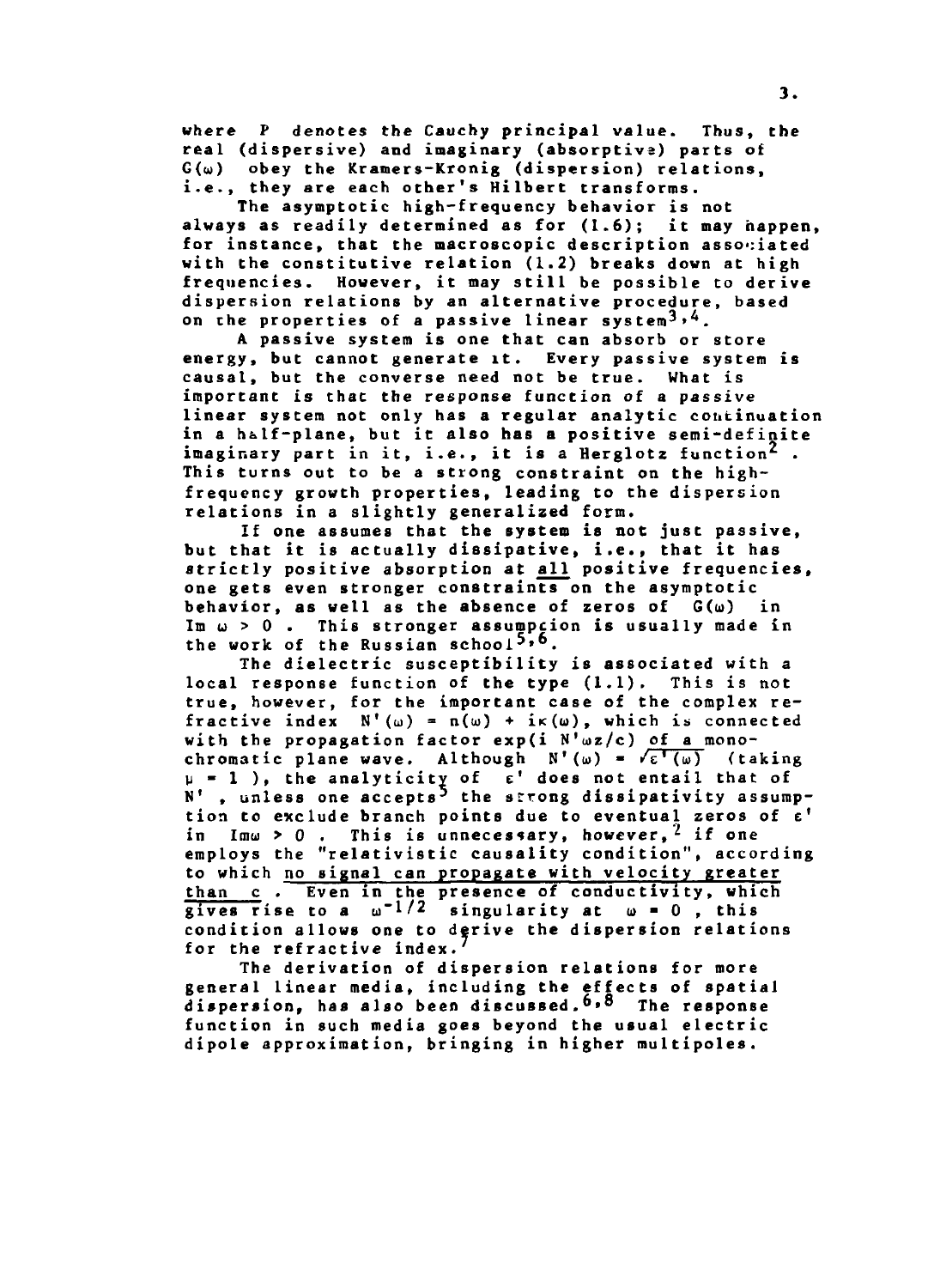**The theory of natural optical activity provides one of the simplest illustrations of these effects. The normal modes of propagation in an optically active medium are circularly polarized waves. Besides circular double refraction, such a medium also shows circular dichroism, i.e., both the phase velocity and the extinction are different for right and left circular polarization, leading to different complex refractive indices N| (w) and N^ (w) , respectively.**

**As a consequence of these features, the medium rotates the plane of polarization of linearly polarized light and also converts it into elliptically polarized light. The rotatory power p(u) and the ellipticity <&(<u) per unit length of the medium are related with the complex refractive indices by**

$$
\rho(\omega) + i\phi(\omega) = \omega \left[ N_{\perp}(\omega) - N_{\downarrow}(\omega) \right] / 2c \quad . \tag{1.8}
$$

**The usual derivation of dispersion relations does not go through<sup>1</sup>\*\* for K<sup>1</sup> , because one cannot build up a real field using only — one of them; we need both, in view of the crossing relation**

 $[N'_{\cdot}(\omega)]^* = N'_{\cdot}(-\omega)$  ( w real). (1.9)

**However, one can derive<sup>11</sup> dispersion relations** between  $\rho$  and  $\phi$  from primitive causality, by applying **it to the constitutive equation'**

$$
\vec{B}(\omega) - \vec{H}(\omega) = i\omega g(\omega) \vec{E}(\omega), \qquad (1.10)
$$

where  $g(\omega)$  is related with  $\rho$  and  $\phi$  by

$$
\rho(\omega) - i\phi(\omega) = \omega^2 g(\omega)/c . \qquad (1.11)
$$

**The dispersion relations between p and \$ follow from those between Reg and Img . Physically, (1.10) describes the induced magnetic dipole moment that arises from a time-varying electric field, due to the helical structure that is associated with the natural optical activity of the medium. Thus, this procedure captures the basic causal relationship that is responsible for the effect.**

**2. SUM RULES FOR THE OPTICAL CONSTANTS**

**We usually know a bit more about the response function besides its causal behavior represented by the dispersion relations. We can take advantage of this extra knowledge to get additional constraints. Suppose, for instance, that the excitation takes the**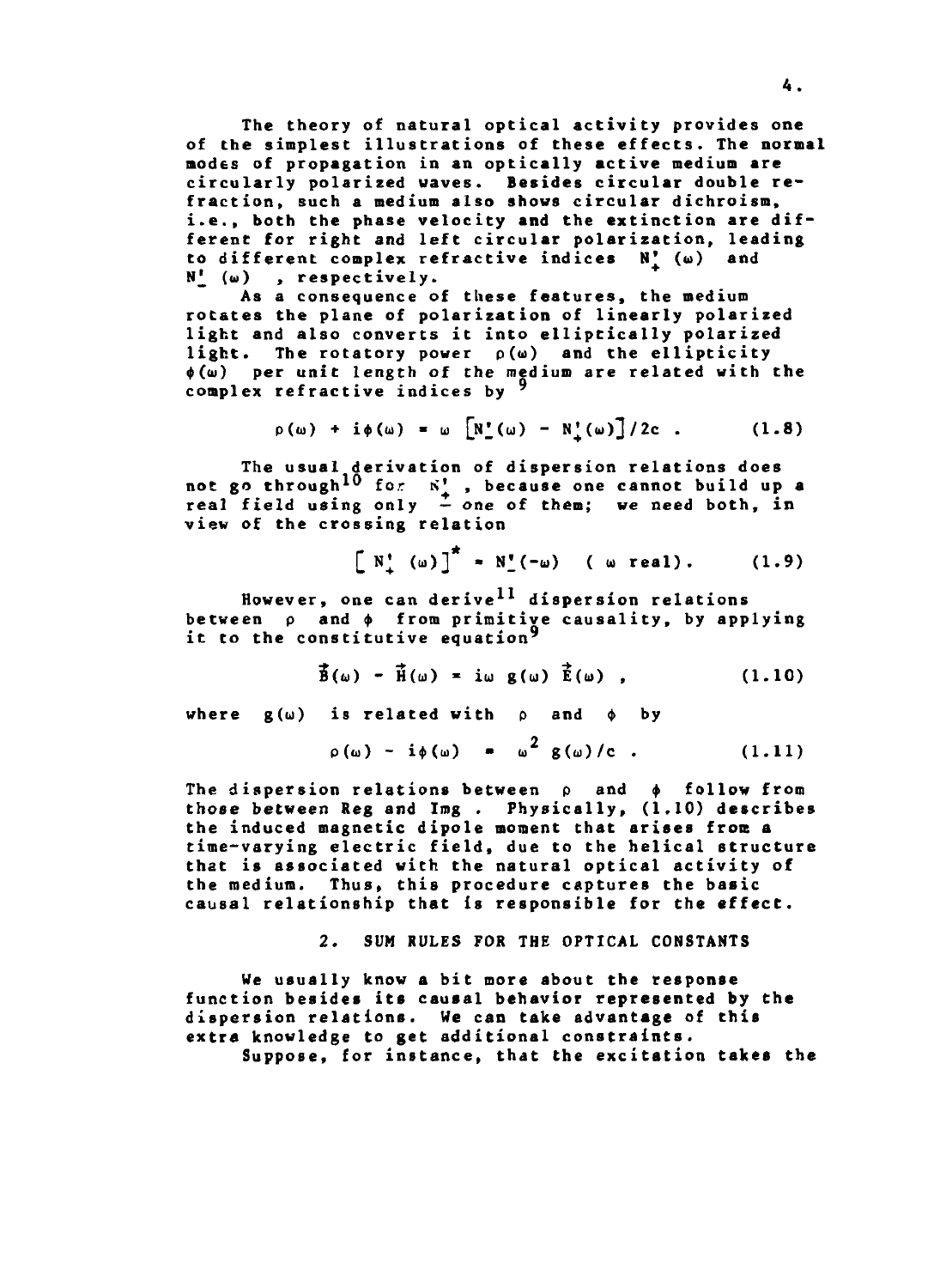**form of a step function in tine, switched on at t » 0 . Causality requires that the response must vanish for t < 0 , but it does not prevent a jump at t » 0 .whereas we actually expect that the response will rise continuous ly from zero at t « 0 . The short-time behavior of the response is related with the high-frequency asymptotic behavior of G(<>>). For the dielectric susceptibility x'(<i>) , this is given by (1.6): at high frequencies, we get just the inertial free-electron response, which prevents a sudden jump.**

**Instead of (1.6), a slower decrease at infinity,e .g.,** like  $w^{-1-\epsilon}$ ,  $\epsilon > 0$ , would suffice for square integrabi**lity. Thus, in this case, the dispersion integrals converge faster than they "need" to at the high-frequency end; this is called "scperconvergence". By comparing the actual high-frequency behavior with the high-frequency limit of the Kramers-Kronig relations, one gets<sup>l</sup>2,I3 additional constraints in the form of sum rules.**

**Besides the well-known "f-sum rules", one finds a whole set of new ones, which may be called "inertial sum rules", because of their connection with the inertial response. Thus, for the dielectric constant of an isotropic nonconducting medium, one finds**

$$
\int_0^\infty \left[ \text{Re } \varepsilon' \left( \omega \right) - 1 \right] \, d\omega = 0 \quad , \tag{2.1}
$$

**which is equivalent to the condition g(0) • 0 for the associated response function g(f) of (1.4).**

**Similarly, if n(ui) • Re N<sup>f</sup> (u) is the real refractive index of an isotropic medium, conducting or not, one has**

$$
\int_0^\infty \left[ \ln(\omega) - 1 \right] d\omega = 0 . \qquad (2.2)
$$

For the optical rotatory power of a medium with natural **optical activity, one finds '**

$$
\int_{0}^{\infty} \rho(\omega) d\omega = 0
$$
 (2.3)

**The inertial sum rules (2.2) and (2.3) may be interpreted in terms of the average behavior of optical media over the whole frequency spectrum. According to (2.2), frequency ranges where n(ui) > 1 must be** compensated by other ones where  $n(\omega) < 1$ , in such a way that the total area under the curve of  $n(\omega)$  - 1 vanishes. **Thus, the phase velocity is sometimes greater than c and sometimes smaller, but, on the average over the whole spectrum, in the sense of (2.2), it is just equal to c .**

**Similarly, according to (2.3), optically active media are "middle-of-the-road": "leftist" and "rightist" frequency ranges compensate each other on the average.**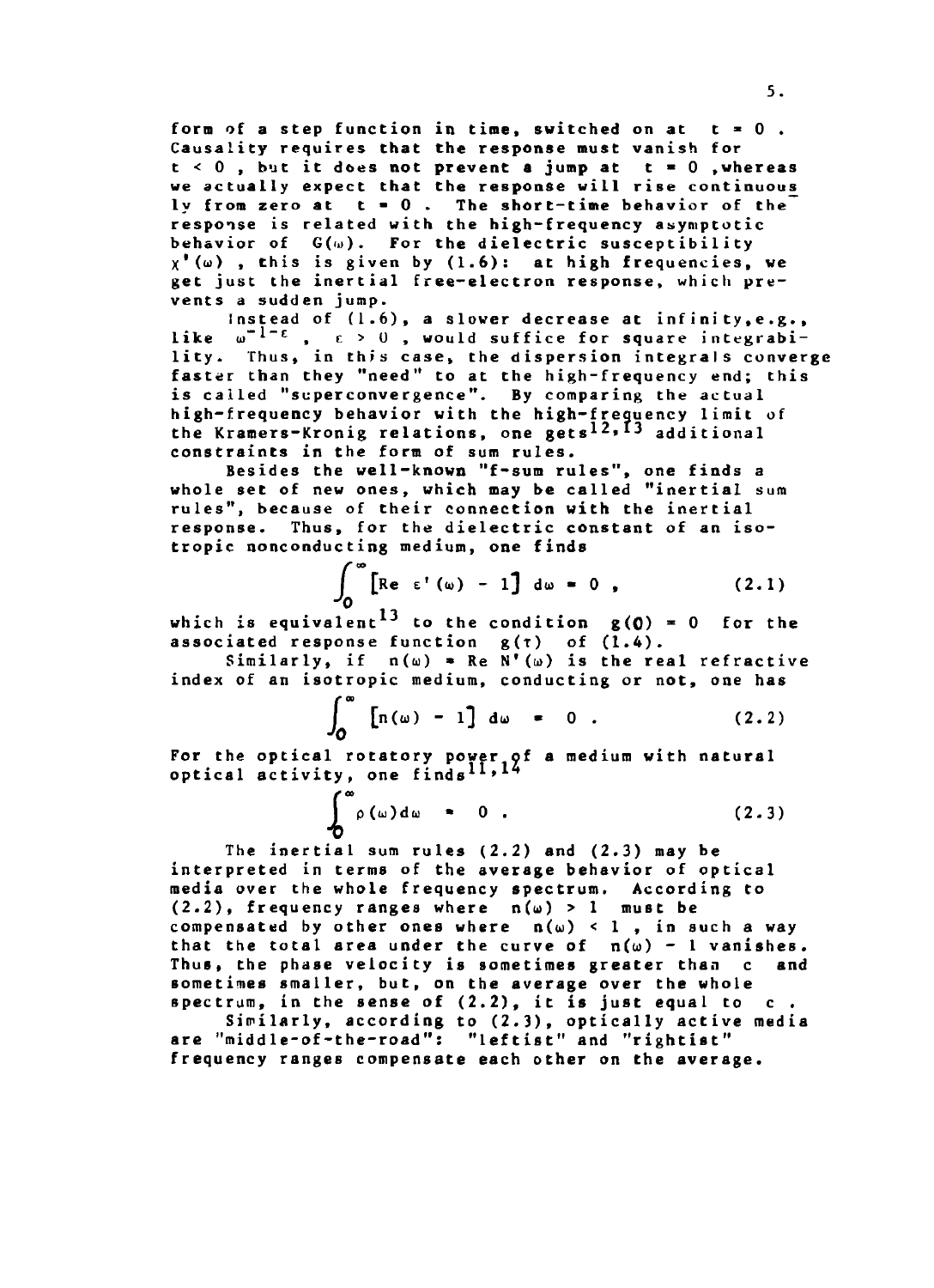**These results might be summed up by saying that, on the average over the whole frequency spectrum, optical •edia tend to behave like the vacuum!**

From  $(1.6)$  follows the well-known fact that  $n(\omega) < 1$ **in the asymptotic high-frequency domain, and it might be thought that the whole negative contribution to (2.2) arises from this domain. That this is not so follows from** the fact<sup>12</sup> that  $n(\omega) - 1$  satisfies a sum rule analogous to (2.2), but with the extra weighting factor  $w \kappa(w)$  (where  $K(\omega)$  = Im  $N'(\omega)$ ), which reduces the high-frequency contribu **tion and enhances that of the absorption bands. Similarly,<sup>11</sup> p(<») satisfies sum rules analogous to (2.3), but** with extra weighting factors  $\omega \phi(\omega)$  and  $\phi(\omega)/\omega$ .

**In terms of a Lorentz-like dispersion formula, the compensation of oositive and negative contributions in the inertial sum rules can be physically related with the change from in-phase to out-of-phase character of the response of a forced damped oscillator as it goes across a resonance.**

**The new sum rules for the refractive index and dielectric constant have been verified experimentally for a variety of substances, including both metals and insulators.<sup>1</sup>'\*\*5~l&. For metals, the refractive index sum rule (2.2) is particularly sensitive to the lowfrequency behavior, because of the u'<sup>1</sup>/ <sup>2</sup> singularity** of  $n(\omega)$  at  $\omega = 0$ ; this property has been employed<sup>13</sup> **to choose between different sets of optical constants, based en different extrapolation procedures in the far infrared. The sum rules with extra weighting factors play a similar role, emphasizing the contributions of di£ ferent frequency ranges.**

# **3. ANALYTIC PROPERTIES OF COHERENCE FUNCTIONS**

**Coherence functions in quantum optics are generally defined byi9**

$$
G^{(n,m)}(x_1, ..., x_n; x_{n+1}, ..., x_{n+m})
$$
  
\n•  $\text{Tr}\left[e^{E^-(x_1)}...E^-(x_n)E^+(x_{n+1})...E^+(x_{n+m})\right],$  (3.1)

**where x. are spacetime points, p is the density operator , and E~ and E<sup>+</sup> are, respectively, creation and annihilation operators associated with the quantized radiation field (tensor indices are omitted). For m - n** and  $x_{n+i} = x_i$ , the function  $G^{(n,n)}$  can be interpreted **in terms of an n-fold delayed coincidence counting** in terme<sup>t</sup> of <sup>\*</sup> an n-fold delayed coincidence counting<br>rate involving n photodetectors. For m = n = 1, (3.1) **corresponds to the mutual coherence function between the** spacetime points  $x_1$  and  $x_2$ .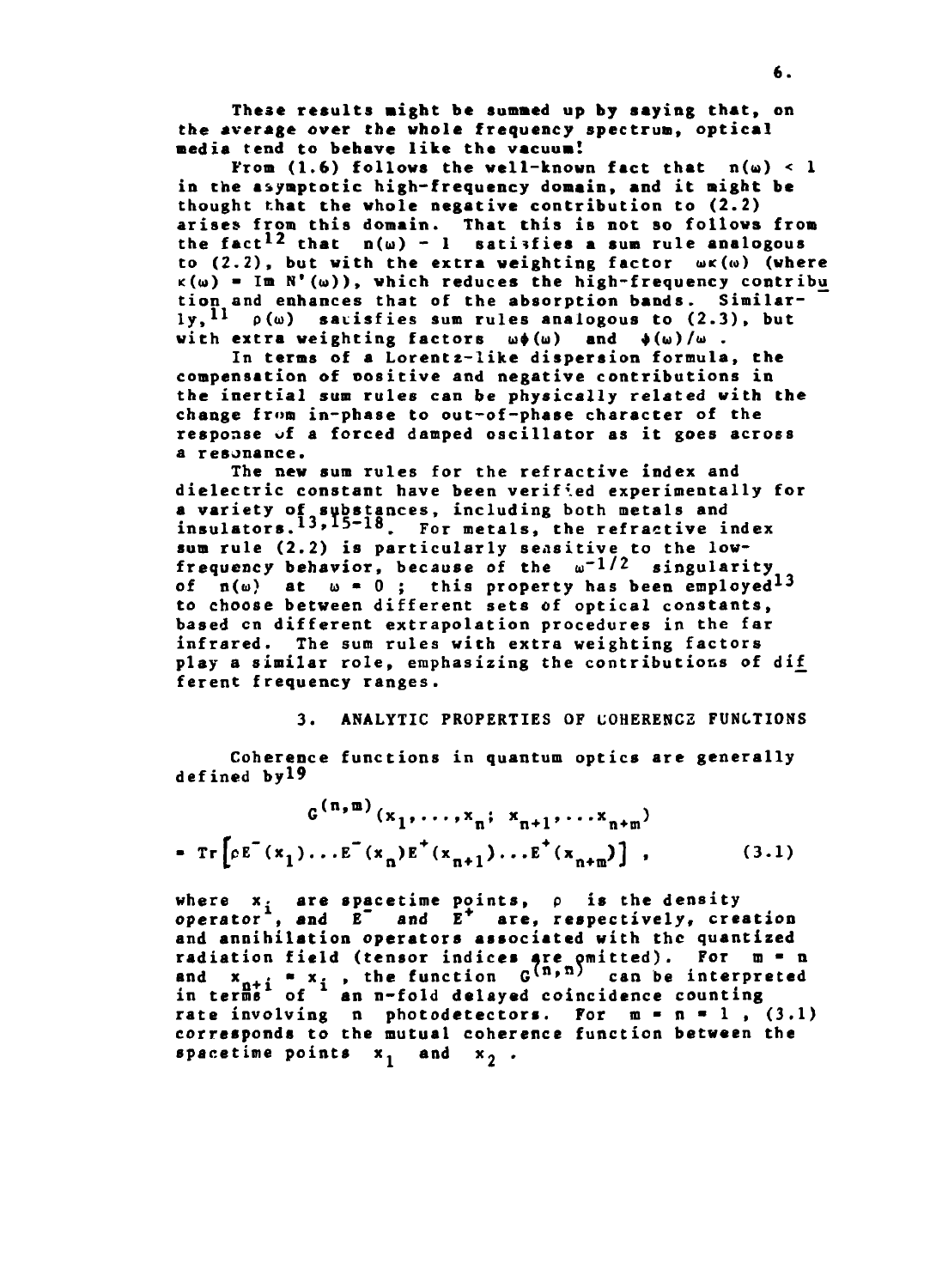**The normal ordering in (3.1) arises from the fact that ordinary photon detectors operate by absorption.\*^ There are certain parallels\*" between the set of cohe rence functions (3.1) in quantum optics and the set of Wightman functions in quantum field theory. In particular, the analogue of the "spectral condition" is the fact that the Fourier transforms of G^<sup>n</sup> » <sup>m</sup> ' with respect to time contain only positive frequencies in the m annihil£ tion operators, and only negative frequencies in the n creation operators.**

**It follows, by analogy with (1.5) (but note that the** roles of frequency and time are reversed!), that  $G^{(n,r)}$ **is the boundary value of an analytic function of the tims** variables, regular in  $Im(x_i^0) > 0$  for  $1 \le i \le n$  and in  $\text{Im}(x_i^0) < 0$  for  $n+1 \le i \le n+m$ , where  $x_i^0 = ct_i^0$ is the time component of the 4-vector x<sub>1</sub>. In the particul ar case of a time-stationary field,  $G^{(1)}$ <sup>1)</sup>( $\tilde{x}_1, t_1;$ 

 $\mathbf{d}$  **epends** only on  $\tau = \mathbf{t_2}-\mathbf{t_1}$ 

$$
G^{(1,1)}(\vec{x}_1, \vec{x}_2, \tau = t_2 - t_1) = \int_0^\infty W(\vec{x}_1, \vec{x}_2, \omega) e^{-i\omega \tau} d\omega, (3.2)
$$

**where W is the cross-spectral density, is regular in In T < 0 . Note that this analyticity in time does not follow from causality, but rather from the normal ordering in (3.i), which expresses the privileged role of absorption as opposed to emission in photodetection. This may be likened to the passivity condition in Sect. 1.**

**Since this may look like a purely accidental feature of the detection process^O, one may wonder whether, by employing (3.1) to define the set of coherence functions, we do not lose some statistical information about the field. Given the set of coherence functions (3.1) for all values of m and n , can one reconstruct from it the density operator p associated with the field? This is analogous to reconstructing a field theory from the set of Wightman functions.**

**A sufficient condition for the reconstruction to be** possible has been given<sup>21,19</sup> making use of the coherent state representation.<sup>22</sup> This representation, which empha **sizes the correspondence with classical coherence theory and has played a central role in quantum optics, can be regarded as a one-to-one mapping between Hubert space** vectors and entire analytic functions<sup>23</sup>, thus establish**ing another close link between analyticity and optics.**

**For the reconstruction problem, it suffices to consider a single node of the radiation field (the general case corresponds to a direct product involving all the**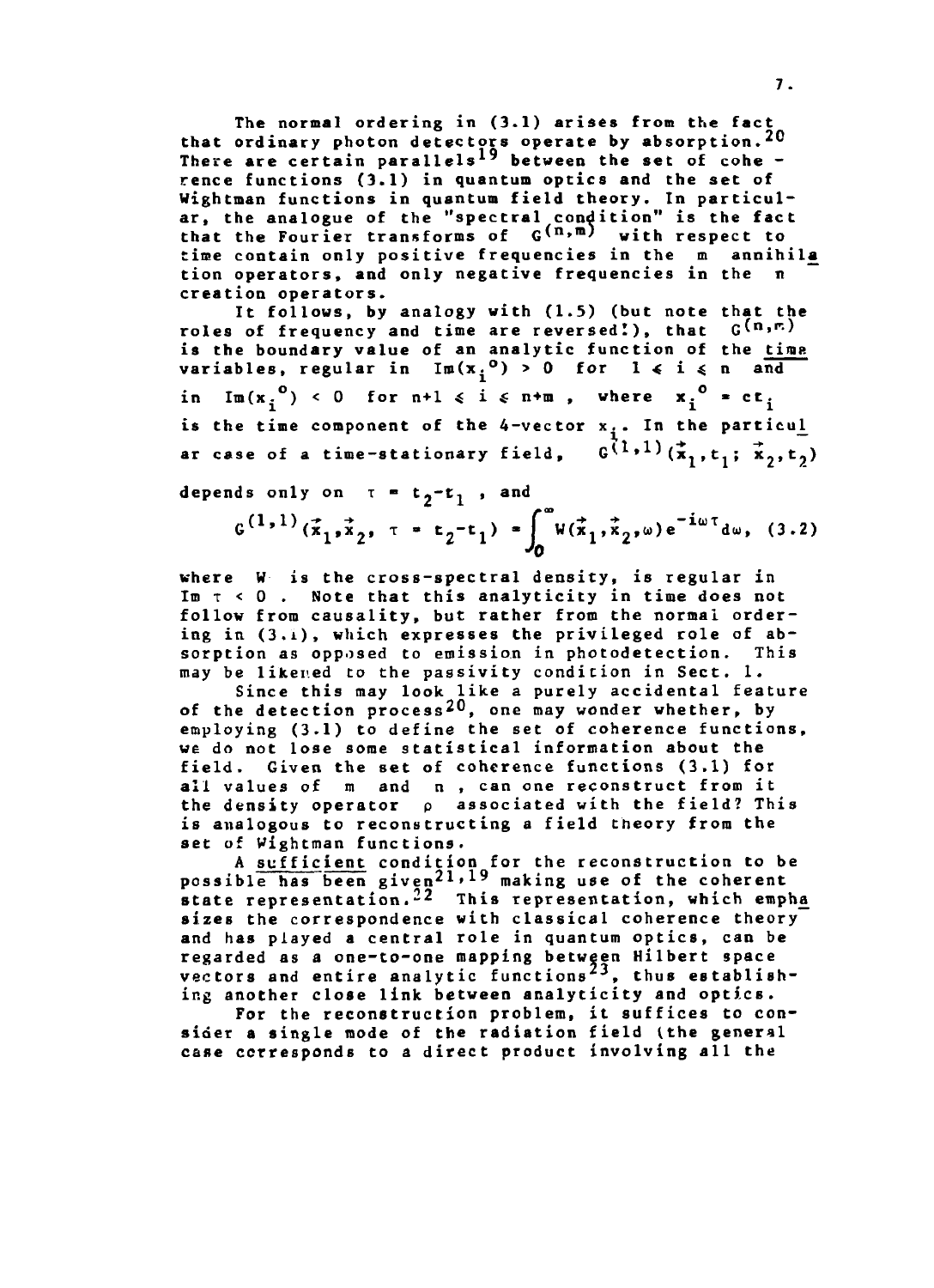**modes). Let |z > be a coherent state associated with this node (z is a complex eigenvalue of the annihilation operator). The above-mentioned sufficient condition then** is

$$
\langle z | \rho | z \rangle = \bigcirc \left[ \exp(- \epsilon |z|^2) \right], \quad |z| \rightarrow \infty
$$
  

$$
(\epsilon > 0). \quad (3.3)
$$

**Within limits set by the uncertainty principle, the left-hand side of (3.3) can be interpreted as a sort of "probability of finding the field in a coherent state |z > ". According to (3.3), this "probability" should decrease at least exponentially with the average number of photons**  $\bar{n} = |z|^2$  **in**  $|z| > \sqrt{2}$  **as n**  $\rightarrow \infty$ **. The proof of the "reconstruction theorem"\*\*» makes use of the analytic properties of the norr ''y-ordered characteristic function in the coherent-state presentation.**

**The result is expected to remain valid under consider^ ably more general conditions, but (3.3) is satisfied by all of the most widely employed models in quantum optics. The reconstruction theorem implies that the set of coherence functions (3.1) indeed contains all the statistical information about the field.**

# **4. PHASE RETRIEVAL PROBLEMS**

**Applying (3.2) for <sup>x</sup> i "<sup>x</sup> 9 »<sup>w</sup> e se e t\* iat tn <sup>e</sup> complex**

**degree of temporal coherence γ(τ) and the spectral density are Fourier transforms of each other. Michelson's method of interference spectroscopy is based on this relationship.** In practice, however, while  $|\gamma(\tau)|$  (which is **proportional to the visibility of the interference fringes) is readily measurable, it is very difficult to measure arg**  $\gamma(\tau) = \phi(\tau)$ , the phase of the degree of coherence. The problem of determining  $\phi$  is known as the phase pro**blem of coherence theory. Similar phase retrieval problems occur in x-ray crystallography and in image reconstruction.**

According to  $(3.2)$ ,  $\gamma(\tau)$  has a regular analytic **continuation in In t < 0 . Is this analyticity helpful in connection with the phase problem? We have**

$$
\ln \gamma(\tau) = \ln |\gamma(\tau)| + i\phi(\tau) , \qquad (4.1)
$$

**so that, if in y has similar analytic properties, yield\_** ing a dispersion relation between  $\phi$  and  $\ln|\gamma|$ , we **would have the solution of the phase problem. Such "loga**rithmic Hilbert transforms" have been discussed by Toll;<sup>24</sup> **an important practical application is the determination of optical constants by reflectivity measurements. ^**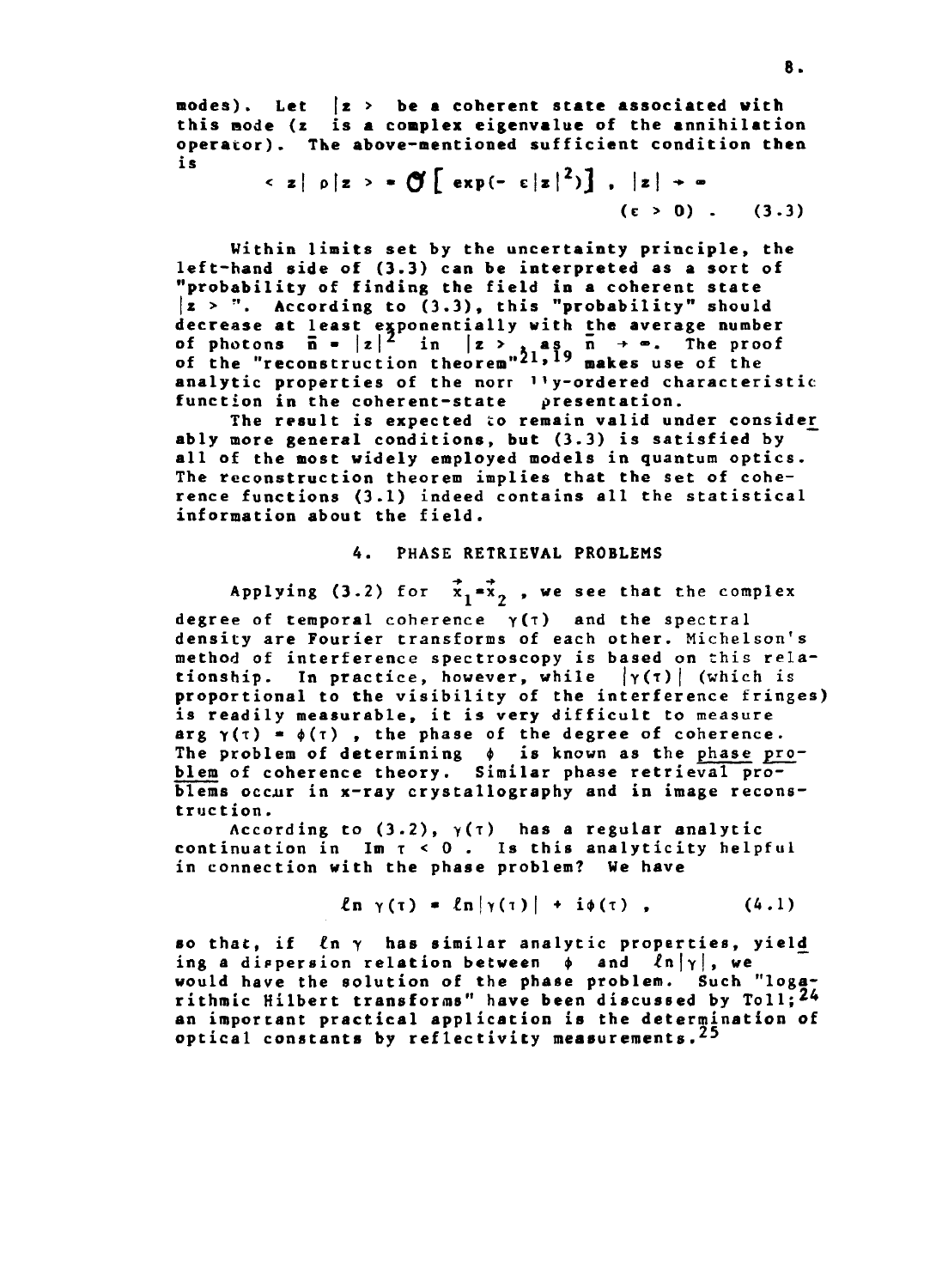If there are zeros of  $\gamma(\tau)$  in Im  $\tau < 0$ , they are branch points for  $\ln \gamma(\tau)$ , so that the phase  $\phi$  contains, **besides the contribution from the "minimal phase",a Hubert transform involving ínjyíOl, an additional contribution from the zeros, known as the "Blaschke phase". In some cases, including that of blackbody radiation, the zeros are absent, and the solution of the phase problem is given by the minimal phase.26**

In general, however, this is no longer true<sup>27</sup>: for **a variety of practically important spectra, including natural (Lorentzian) and Doppler-broadened line shapes, as well as for band-limited spectra, one finds not only** that  $\gamma(\tau)$  has a large number of zeros, but also that **their contribution to the phase is essential; the minimal phase is a very poor approximation.**

**Therefore, in order to solve the phase problem, one needs additional information. It is interesting to note that holography, the most successful practical method of image reconstruction, can be regarded as a device to** solve the phase problem by generating a zero-free half**plane .28**

**Indeed, if we consider a band-limited function (onedimensional case)**

$$
f(z) = \int_{a}^{b} F(k) \exp(ikz) dk,
$$
 (4.2)

J **29 where k is a spatial frequency, then f(z) is an entire function of exponential type. By Rouche's theorem, 29 tn <sup>e</sup> function**

$$
f(z) + A \exp(icz) , \qquad (4.3)
$$

where  $|A| > |f(x)|$  (x real) and c lies outside the **support of F(k) , i.e.,**

$$
c \notin [a, b], \qquad (4.4)
$$

**is still entire but has a zero-free half-plane, so that its phase may be reconstructed from its modulus by a logarithmic Hilbert transform.**

**The added plane wave term in (4.3) is a "reference function"<sup>28</sup> that plays exactly the same role as the reference beam in off-axis holography.30 the off-axis condition corresponds to (4.4); this condition can also be enforced by spatial filtering, as in single-sideband holography.<sup>31</sup>**

**The proposal of adding a reference source to solve the phase problem of coherence theory<sup>3</sup>^»<sup>33</sup> has been experimentally demonstrated<sup>3</sup>^\*<sup>3</sup>^ as a practically feasible method of solution.**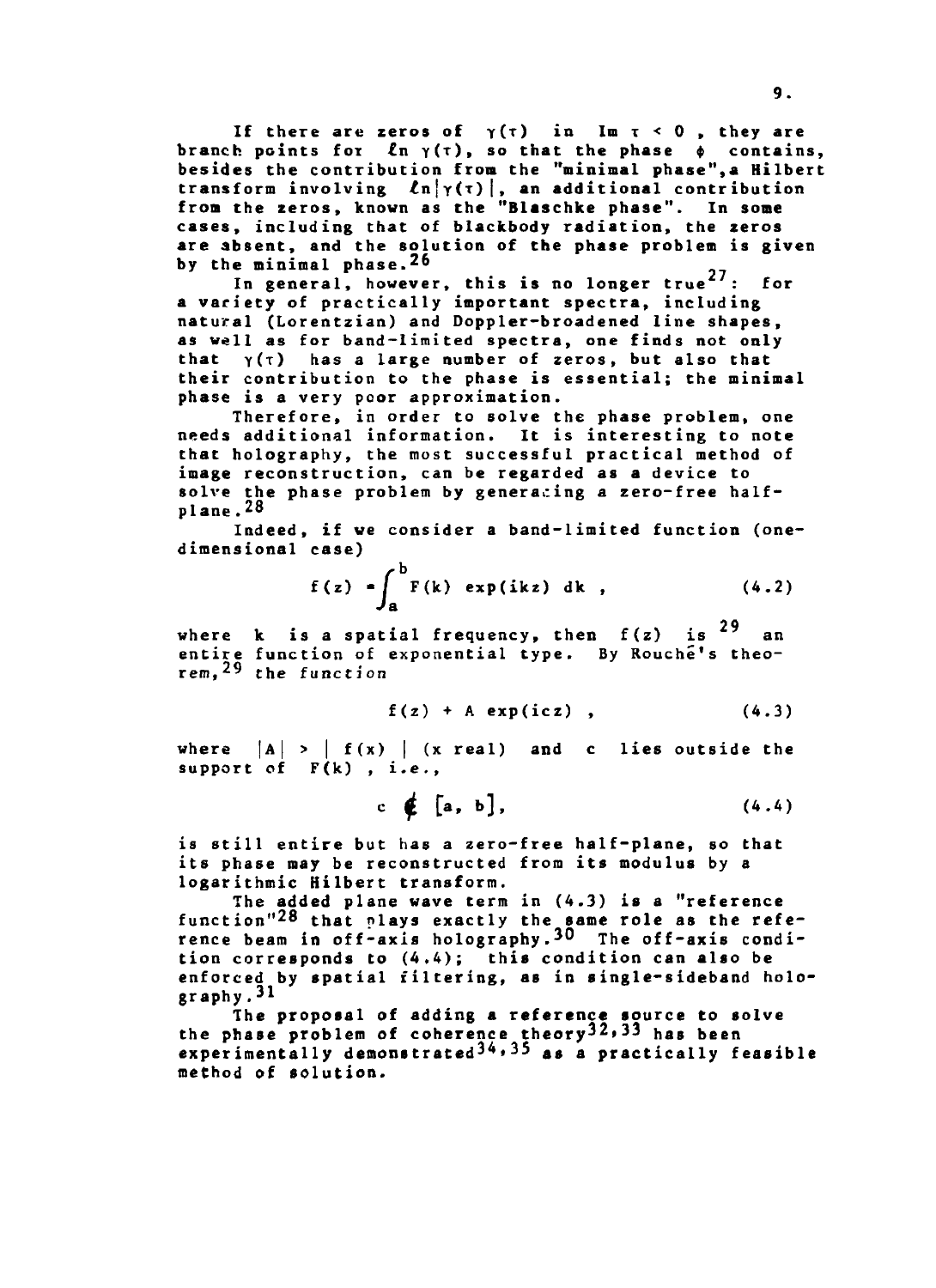#### **5. INVERSE SCATTERING**

**The inverse scattering problem, in general terms, is that of reconstructing the scatterer given a set of scatter ing data. Depending on the choice of this set, there is a variety of different inverse problems, not only in optics , but also in many other fields.36-38**

**Analyticity plays an important role in the solution of most such problems. The physical reasons for this can be illustrated by a couple of examples.**

**Consider first the problem of diffraction by an aperture, employing the representation in terms of an angular spectrum of plane waves.39-40 xhe angular distribution in Fraunhofer diffraction (scattering data) and the aperture distribution** are related to each other by Fourier transformation. **ever, only the homogeneous plane wave components in the ang\_ ular spectrum, which carry information about details larger than the wavelength, will survive in the Fraunhofer region . In order to recover the aperture distribution by an inverse Fourier transform, one needs also the inhomogeneous (evanescent) wave components, and one may try to relate them to the homogeneous ones by analytic continuation.**

**Consider next scattering by a three-dimensional scat**  terer. In the first Born approximation, the scattering ampli **tude**  $A(\vec{k}, \vec{k}')$  depends only on the difference  $\vec{k} = \vec{k} - \vec{k}'$ **between the incident and scattered wave vectors, and it is in fact just the Fourier transform of the scattering distribution with respect to K . It then follows from an extension of the Paley-Wiener theorem that A is an entire function in the components of K . For a nonspherically symmetric scatterer, already in this approximation, the analyticity of A suffices to show that the inverse scattering problem cannot be uniquely solved from scattering data obtained in a single experiment.** This remains true for the exact amplitude.<sup>41</sup>

**The most successful approach to the solution of the inverse scattering problem is the Galfand-Levitan-Marchenko** method<sup>42-45</sup> in nonrelativistic quantum scattering by a spheric **ally symmetric potential V(r), which has also been applied to optics, as will be seen in the next Section. The set of scat tering data consists of the phase shift for a given partial wave, assumed known for all energies, plus the energies and normalization constants of the bound states associated with this partial wave. In the Gelfand-Levitan version ( the Marchenko method is similar), the solution is given by**

$$
V(r) = 2 \frac{d}{dr} K(r,r) , \qquad (5.1)
$$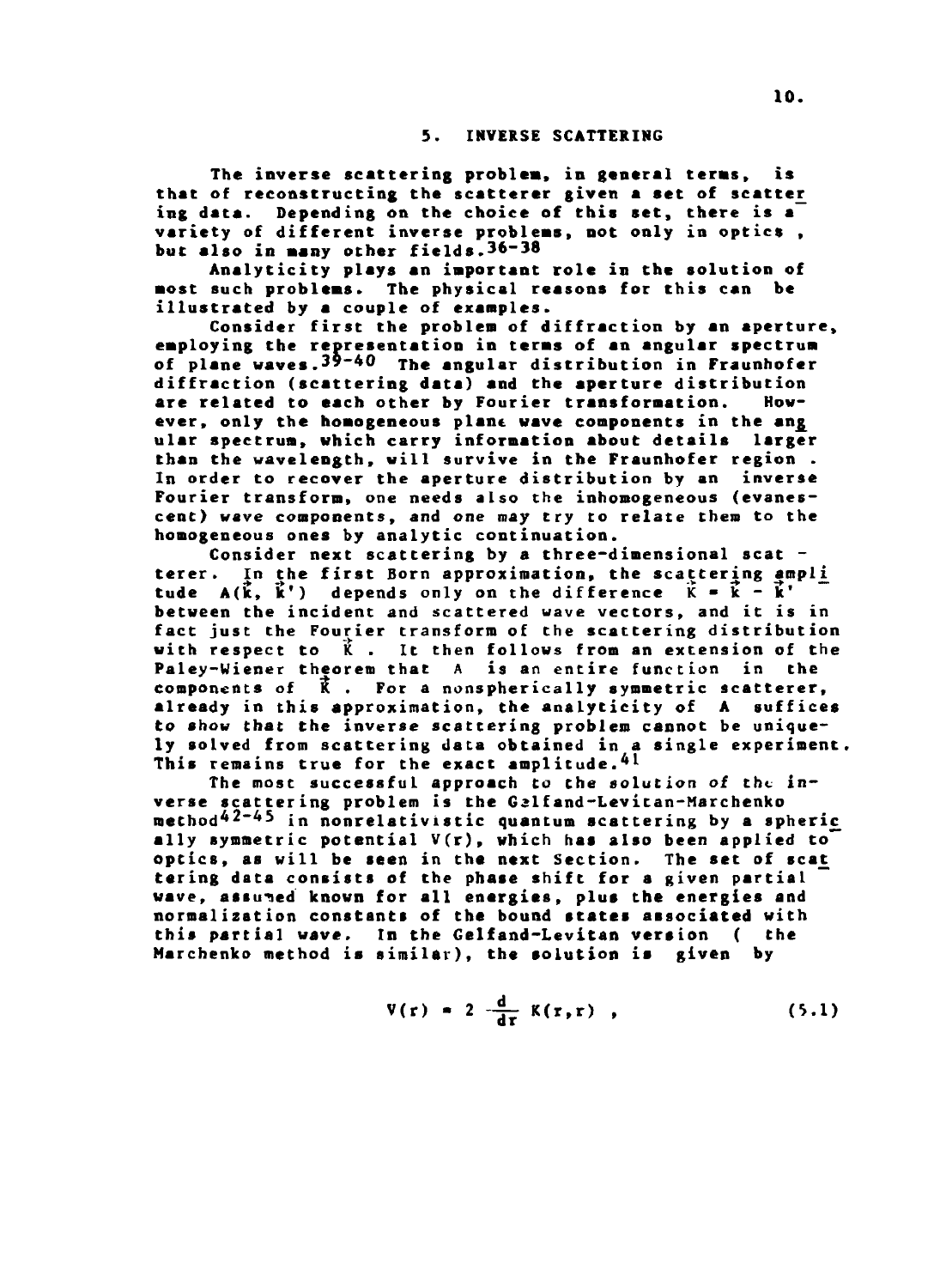**where K(r, r') , for each r , is the solution of the Gclfand-Levitan integral equation, a linear integral equation of the Fredholm type,**

$$
K(r,r') + G(r,r') + \int_0^r K(r,\hat{r}^*) G(r'',r') dr'' = 0, \quad (5.2)
$$

**whose kernel C is constructed smtirely from the set of scattering data.**

**The essential feature of K for the success of che method is that it is i triangular kernel, i.e., that**

$$
K(r,r') = 0 \quad \text{for} \quad r' > r . \tag{5.3}
$$

**This looks like a causal property. Indeed, in a classic al application to the plasma inverse problem, this pro**perty of the Gelfand-Levitan kernel has been shown<sup>46</sup> to **follow from causality. For a cutoff potential in quantum scattering, it can also be traced back to primitive causa lity.<sup>2</sup>**

**The quantum inverse scattering problem has also been solved in one dimension, i.e., for scattering on the** line<sup>47-49</sup>. However, for the three-dimensional problem, **wh're the scattering amplitude A(í, Í') is given, the proposed solutions<sup>5</sup>""<sup>51</sup> are still incomplete.**

### **6. NONLINEAR OPTICS**

**One of the most remarkable theoretical advances in the treatment of nonlinear waves was the discovery<sup>5</sup>^ of** a totally unexpected connection between the inverse scat **tering problem and a number of nonlinear evolution equations of physical interest, allowing them to be exactly solved<sup>5</sup>^. This new method of solution represents, in a sense, a nonlinear generalization of the Fourier transform. 54**

**The physical basis of the new method appears to be best understood in its application to the phenomenon of self-induced transparency<sup>55</sup>» <sup>19</sup> in nonlinear optics, so that we shall illustrate it in this connection.**

**The He Call-Hahn equations of self-induced transparency, for an inhomogeneously broadened medium of twolevel atoms, are a set of coupled Haxwell-Bloch equations. By suitable choice of variables, they may be reduced to the form<sup>56</sup>**

$$
\partial \Lambda / \partial \tau - i \gamma \Lambda = - eW , \qquad (6.1a)
$$

$$
\frac{\partial W}{\partial \tau} = \frac{1}{2} (e^* \Lambda + e \Lambda^*) \quad . \tag{6.1b}
$$

 $3e/3\zeta = - \langle \Lambda \rangle$ , (6.2)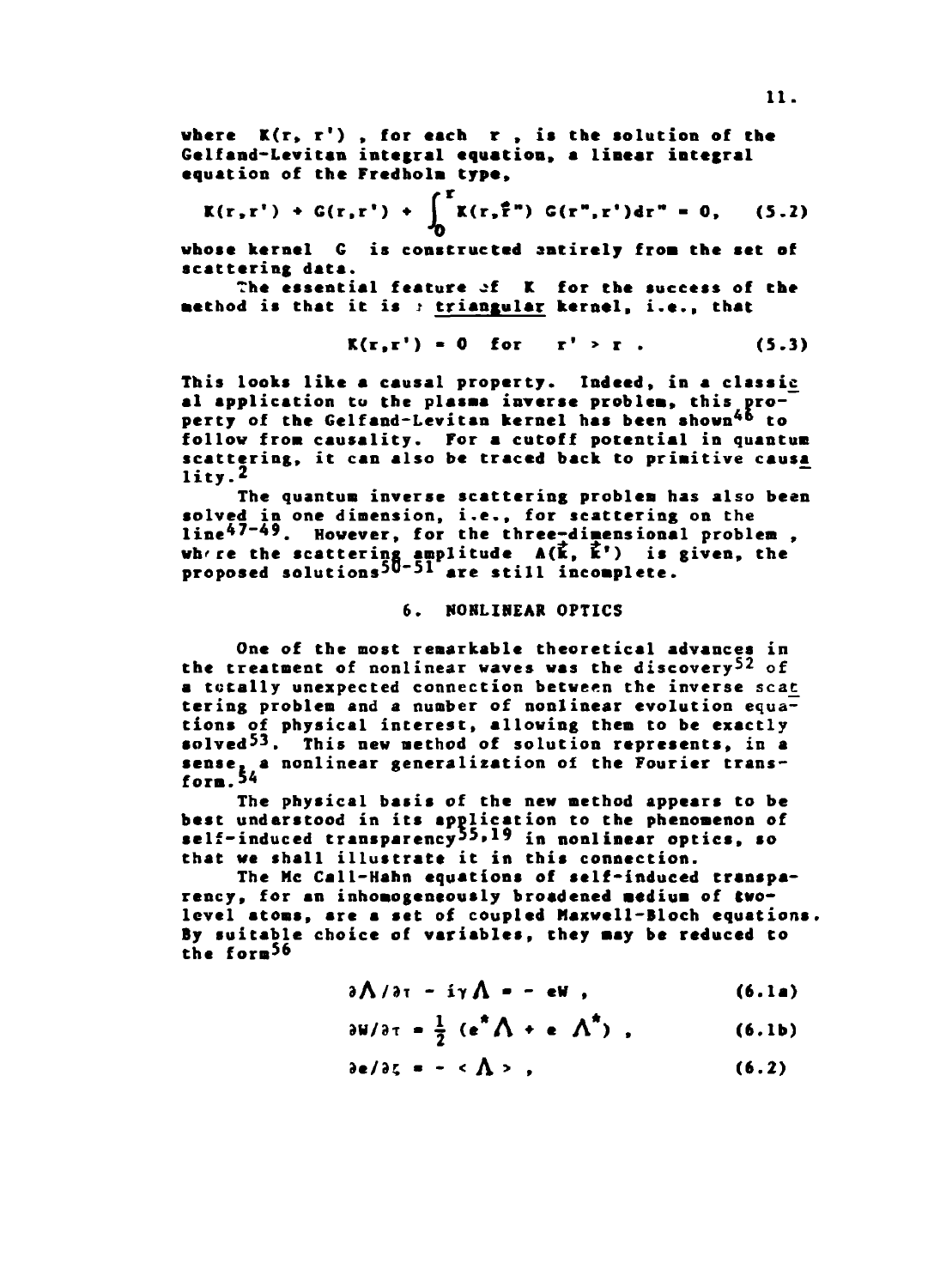**where e(t,ç) is a slowly-varying complex electric field amplitude propagating in the z direction, C is propor\_** tional to  $z$ , and  $\tau$  =  $t$  -  $z/U$ , with U representing the phase velocity in the host medium;  $\Lambda(\gamma, \tau, \zeta)$  is pro**portional to the slowly-varying complex polarization amplitude at the detuning**  $\gamma = \omega - \omega_0$  ( $\omega_0 =$  resonance frequency), and  $W(\gamma, \tau, \zeta)$  is proportional to the excitation energy density in the active medium; finally,  $\langle \Lambda \rangle$ **denotes the average of J\ over the inhomogeneously broadened line shape.**

**The Bloch equations correspond to (6.1), with the** Bloch vector normalized by  $|\Lambda|^2 + W^2 = 1$ . Maxwell's **equations reduce to**  $(6.2)$ **, describing**  $\langle \bigwedge \rangle$  **as a source** for **e** . Asymptotically, for  $\tau \rightarrow -\infty$ , the field and **the polarization vanish. The problem ÍB to determine**  $e(\tau, \zeta)$ , given  $e(\tau, 0)$ .

**The solution by the inverse scattering method in the presence of inhomogeneous broadening was given by** Ablowitz, Kaup and Newell<sup>5</sup>/ and, under less restrictive **assumptions, by de Castro.<sup>5</sup>\*\* A physical interpretation** of the inverse scattering method in this problem was pro**posed by Haus.59 However, a different interpretation,58 in which the roles of space and time variables are interchanged, turns out to be more appropriate, and it will be adopted here.**

**The linear "scattering" problem associated with (6.1) is simply the time evolution of a two-level atom driven by the electric field, as described by the SchrWdinger equation. "Scattering" in time means asymptotic excitation, and the "scattering data" correspond to t.» asymptotic excitation state in which the atom is left by the passage of the electric field pulse (there is no spontaneous emission in this semiclassical description).**

Given  $e(\tau,0)$ , the determination of the associated **set of "scattering data" by solving the direct scattering problem is the analogue of the Fourier transform. The evolution in ç of this set is obtained so as to make it compatible with the McCall-Hahn equations. Finally, the dialogue of the inverse Fourier transform is the solution o\* the inverse scattering problem from the set of "scattering data" «t í , yielding e(r,ç) .**

**The inverse problem is solved by a generalisation of the Marchenko method due to Zakharov and Shabat.^0 The analytic properties of scattering solutions play a basic role in the solution; in particular, the rsduction to an integral equation of the Marchenko type** depends crucially on causality<sup>58</sup>: the state of a twolevel atom at a given time can depend only on the values **taken by the electric field at earlier times. Selftransparent pulses correspond to solitons.<sup>53</sup>**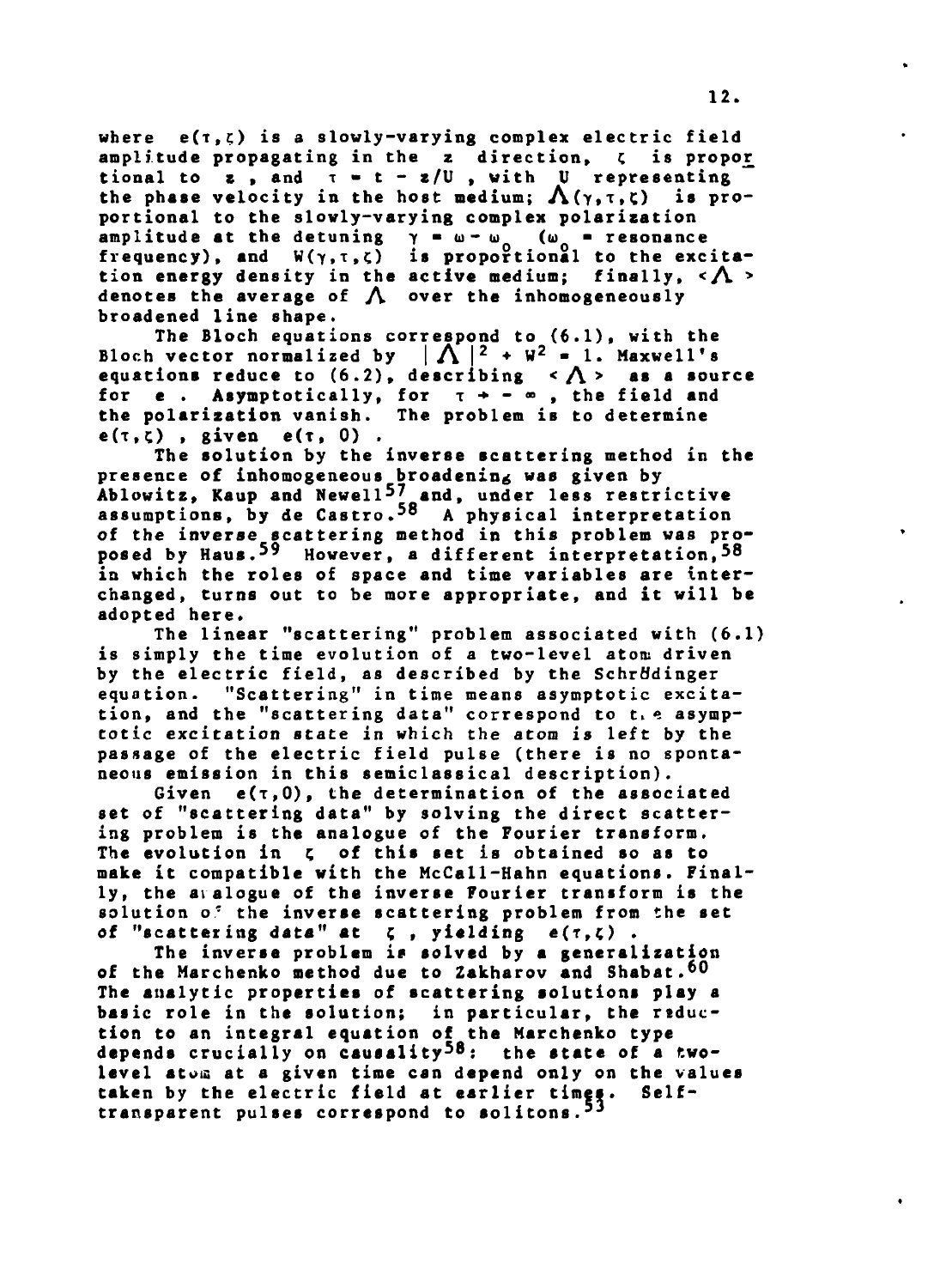**In the unrealistic (but semiclassically allowed) case where the medium is initially fully inverted, there txist "fast" self-transparent solutions which may travel faster than c . However, this does not constitute a violation of causality61; the solution at a given spacetime point still depends only on data contained within the backward light cone with vertex at that point. Though there may exist a preserved pulse shape travelling faster than c , the energy does not travel within the pulse: rather, the excitation energy stored in the active medium ahead of the pulse is triggered by its weak leading edge, through stimulated emission. This is an interesting example of how causality still applies to the case of an active system.**

**The derivation of dispersion relations from causality can also be extended to nonlinear response.<sup>62</sup> E.g., for quadratic nonlinearity, (1.1) is replaced by**

$$
r(t) = \int_{-\infty}^{\infty} dt' \int_{-\infty}^{\infty} dt'' g(t-t', t-t'') e(t') e(t''), \qquad (6.3)
$$

**where, from causality (cf.(1.4)),**

$$
g(\tau_1, \tau_2) = 0
$$
 for  $\tau_1 < 0$  or  $\tau_2 < 0$ . (6.4)

It follows that the double Fourier transform  $G(\omega_1, \omega_2)$ of  $g(\tau_1, \tau_2)$  satisfies dispersion relations in **each frequency variable when the other one is kept fixed, or, what is more appropriate, dispersion relations** in terms of the sum and difference frequencies  $\omega_1 + \omega_2$ . **These relations connect susceptibilities for sum and difference frequency generation, showing that they represent different aspects of the same analytic function. However, in contrast with the linear case, the real and imaginary parts of the nonlinear susceptibilities do not correspond to different physical processes like dispersion and absor£ tion, so that the Kramers-Kronig relations are apparently less useful here.**

# **7. NATURAL MODES**

**So far, we have considered the role of analytic properties only within a regularity domain. However, one may often extend the domain of analyticity by analytic continuation, including simple typea of singularities such as poles. This procedure has long been employed in electric circuit theory, where poles in the frequency domain are associated with natural modes of oscillation, that play an important rola in transient response.**

In scattering by a bounded scatterer, one can consider **the analytic continuation of tha scattering amplitude in**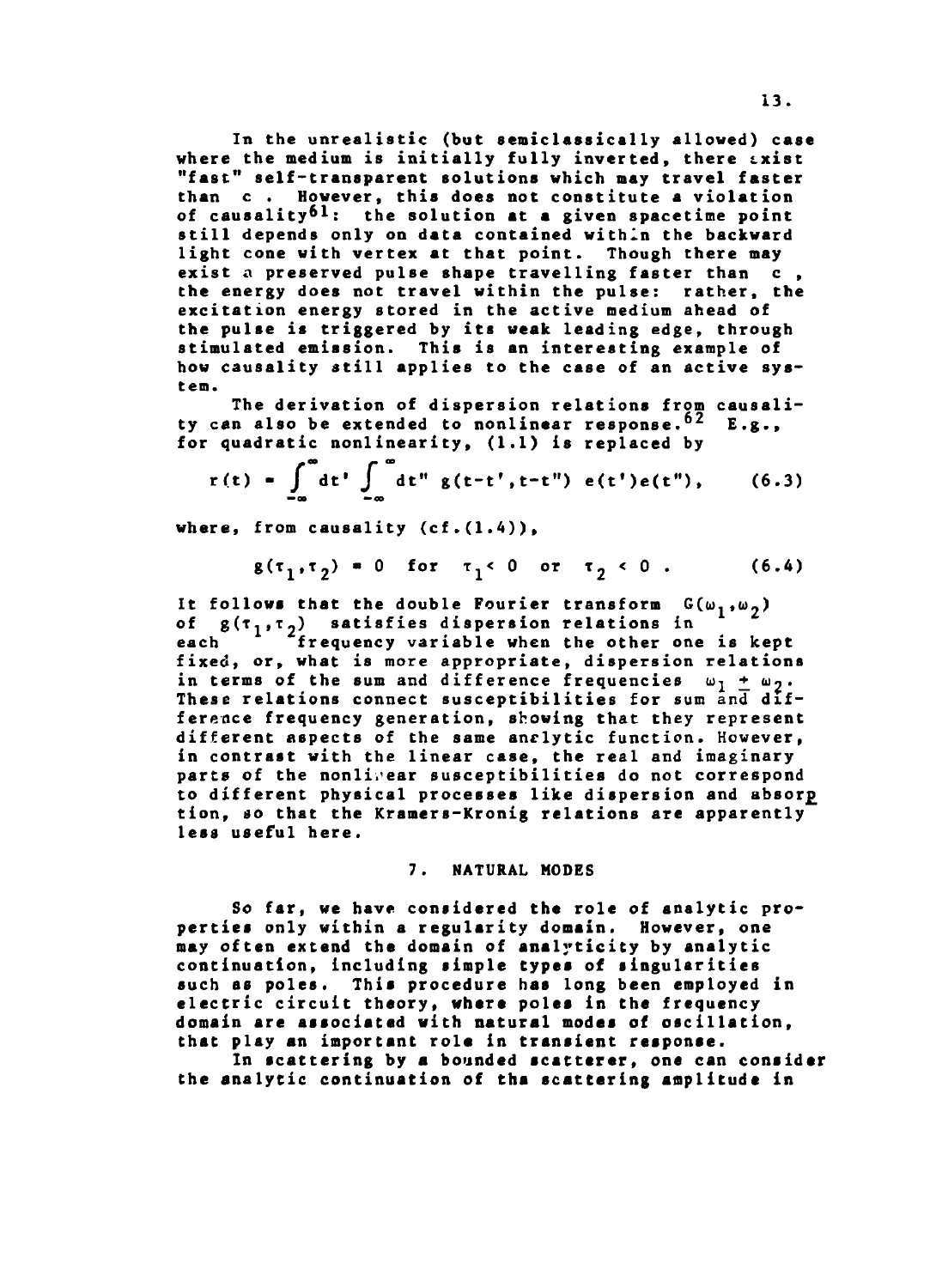**the frequency plane. For a spherically symmetric scattercr of finite radius, each partial-wave amplitude is meromorphic** in  $\omega$  or, equivalently, in the wave number k, so that **its only singularities are poles. Probably the earliest example was Thomson's treatment^ of the natural modes of oscillation of the eletromagnetic field outside a perfect^ ly conducting sphere. The modes were defined as purely outgoing solutions of the boundary-value problem. This is equivalent to associating them with complex poles of the scattering matrix. In quantum mechanics, "complexenergy eigenfunctions" were introduced by Ganow,^ in his treatment of alpha decay.**

**The imaginary part of a complex pole in the frequency plane yields exponential decay in time. By the same token, it leads to exponential growth in space, since distant waves were emitted a long time ago. It follows that "complex-frequency eigenfunctions" cannot be legitimate solutions for all time, i.e., a satisfactory formulation of the decay process also involves considering the excita^ tion process. This can be done^ by looking for the general solution of the initial-value problem in terms of natural modes.**

For the initial-value problem in the exterier of an **arbitrary spherically symmetric scatterer of finite radius,** the natural mode expansion is obtained<sup>2</sup> through a partial**fraction decomposition of the scattering matrix in terms of its poles. In view of the infinite number of poics , this is a Mittag-Leffler or Cauchy expansion. In the cross** section, the contribution from a complex pole close to the **real axis and well separated from other poles has a typic\_ al resonance shape, witli a width given by the imaginary part of the pole. In this sense, natural modes correspond to resonances.**

**The contribution from such a pole to Green's function** is a "transient-mode" term, corresponding to a "complex**frequency eigenfunction", but with a temporal cutoff due to the excitation at the initial time. This removes the exponential growth problem at sufficiently large distances. Besides the pole contributions, the Green's function also contains terms associated with direct reflection from the surface of the scatterer, arising from the entire function contribution in the Cauchy expansion.\***

**Natural mode expansions have also been investigated** for the interior problem, both in quantum mechanics<sup>65</sup> and in optics<sup>66</sup>, where they have been related with the Ewald-Oseen extinction theorem.<sup>67</sup>

**For a spherically symmetric scattsrer, the elements of the scattering m3trix S»(k) are functions of k and of the multipole or partial-wave order I , which is associated with angular momentum. For a «catterer of finite**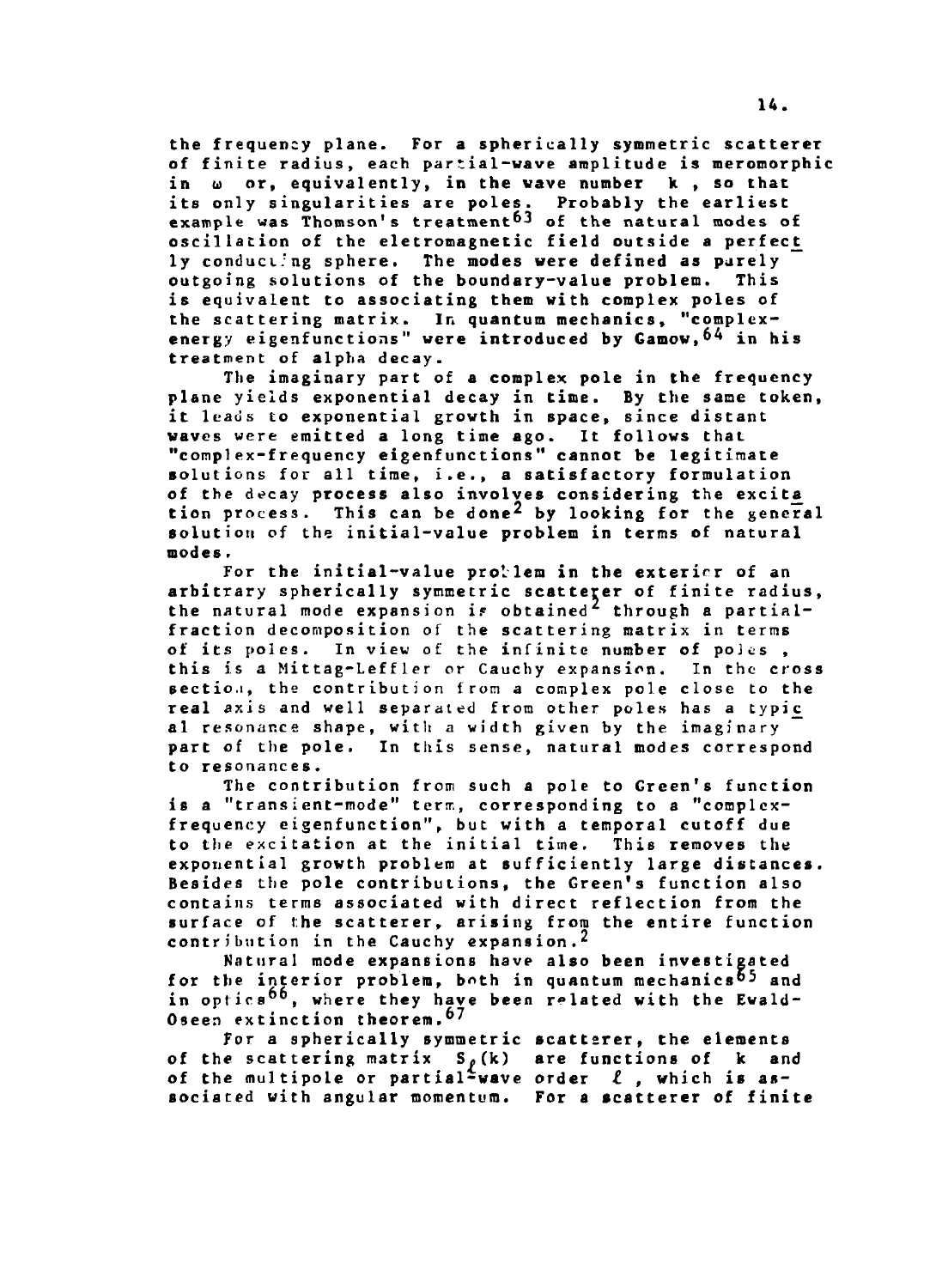**range, one can introduce an interpolating function S(A,k)** of a continuous variable  $\lambda$ , which reduces to  $S_{\ell}(k)$  at the discrete integer values  $\ell$ , and one can also<sup>4</sup> extend **the definition of S to complex values of A ("complex angular momentum"). This was done at the beginning of the century by Poincare and Watson<sup>68</sup>, in connection with the propagation of radio waves around the Earth, giving rise to the well-known Watson transform method.**

Poles of  $S(\lambda, k)$  in the  $\lambda$  plane have become known **as Regge poles, in view of their application by Regge to quantum scattering.2 Poles in the X plane for fixed k and poles in the k plane for fixed X (in particular, for the physical values t ) are different aspects of the same singularity surface in both variables.**

**The counterpart^ of the conjugate variable pair frequency and time is the pair angular momentum and angle. Thus, the imaginary part of a Regge pole leads to angular damping, and one can associate it with a "life-angle". Narrow resonances correspond to large "life-angles", i.e., to a "capture" situation involving many turns around the scattering center. For a scatterer with finite radius, Regge poles can also describe surface waves travelling around the surface of the scarterer, with an angular damping due to radiation. These are the well-known "cree£ ing modes" found in the Watson transformation.**

# **8. TIME DELAY AND SPATIAL DISPLACEMENTS**

**Another implication of causality was first pointed out by Wigner^O in quantum scattering. It is based on the concept of time delay of a spherical multipole wave packet due to the scattering process.<sup>71</sup>**

**Consider an incoming spherical wave packet, formed by the superposition of a narrow range of frequencies.** The effect of the scattering on the corresponding out**going wave packet is tc shift the phase of each frequency component-, through multiplication by the S-matrix element**

$$
S(\omega) = exp [2in(\omega)], \qquad (8.1)
$$

**where n is the scattering phase shift.**

**Under suitable conditions, the "center" of the outgoing wave packet can be determined by applying the principle of stationary phase. This involves differentiating the total phase, including, among others, tha contribution from the time factor exp(-iwt), with respect to u , It then follows from (8.1) that the effect of the scattering is to shift the center of the outgoing wave packet, relative to the situation when the scatterer is not present, by introducing a time delay**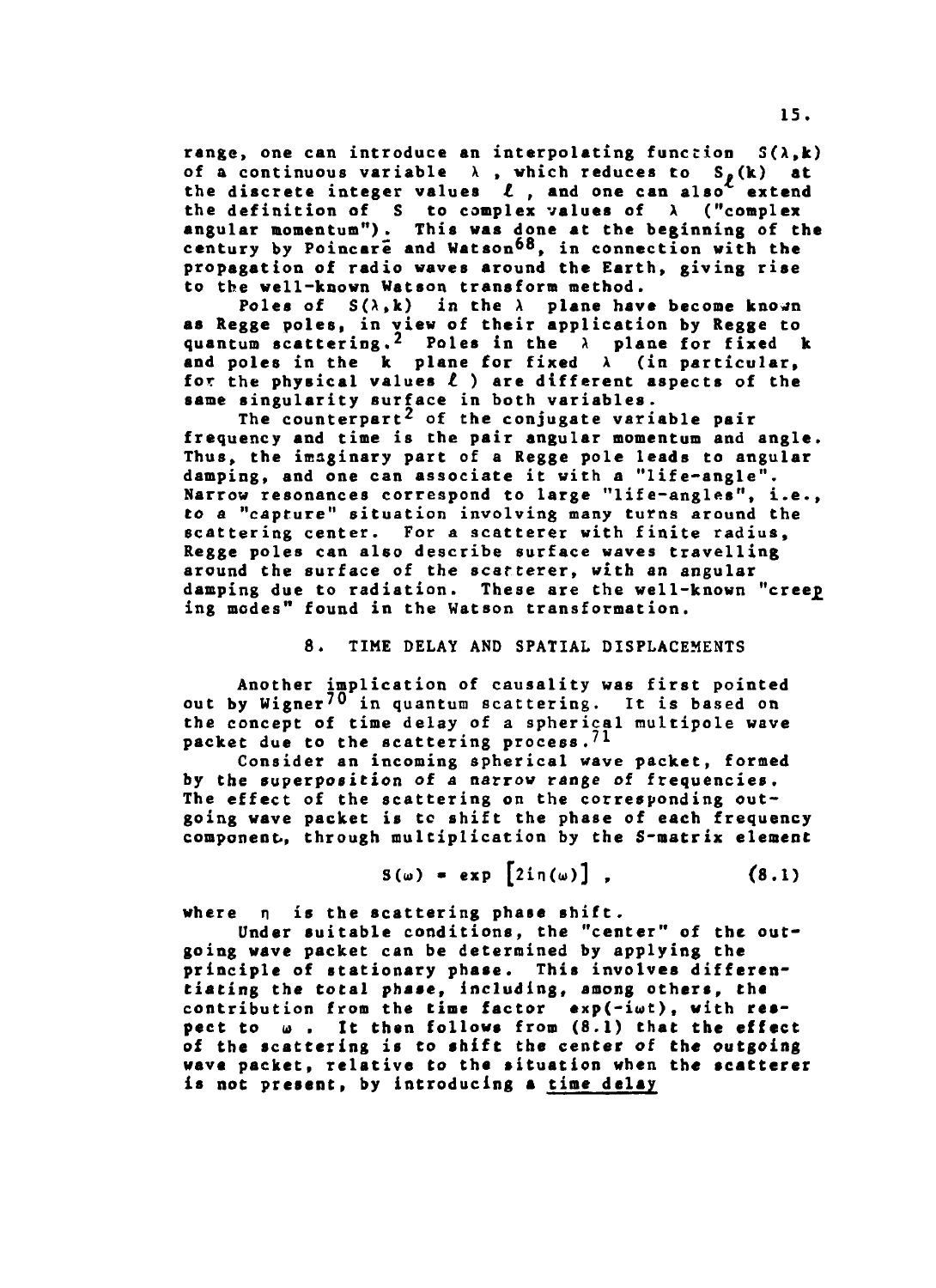$$
\Delta t = 2 d\eta/d\omega, \qquad (8.2)
$$

**which corresponds Co a spatial displacement**

$$
\delta r = 2 \text{ d}\eta/\text{d}\mathbf{k} \tag{8.3}
$$

**For classical scattering by a spherically symmetric scatterer of radius a , it follovs\* from the analytic properties of S that**

$$
dn/dk \geqslant -a \qquad (8.4)
$$

**This result has rn immediate interpretation in terms of causality. According to (8.3), it implies that the maximum possible time advance of the outgoing wave packet corresponds to a spatial displacement of -2a, i.e., to its appearance as soon as (but no sooner than) the incoming wa"e packet reaches the surface of the scatterer.**

**On the other hand, causality allows an arbitrarily large positive time delay. Thus, if S , within the frequency spectrum of the wave packet, is dominated by an isolated narrow resonance, it is readily found from (8.2) that the associated time delay is just the lifetime of the resonance.**

**The extension of (8.4) to quantum scattering, known as Wigner's causal inequality,70 contains an extra term related with the uncertainty principle.**

**The concept of time delay can be extended to the scattering of plane vave packets.?2 Tn terms of the scattering amplitude**  $A(\vec{k}, \vec{k}')$ , the time delay of the **scattered wave packet in the direction of k' is given by**

$$
\Delta t = \frac{\partial}{\partial \omega} \arg A(\vec{k}, \vec{k}^{\prime}) \qquad (\vec{k}^{\prime} \neq \vec{k}). \qquad (8.5)
$$

**This result is not valid in the forward direction, where** there is an extra term<sup>/3</sup> due to interference with the **incident wave. For light propagation in a medium, the forward bime delay is related with the real refractive index.**

**The corresponding spatial displacement of a bounded light beam in total reflection is the well-known Goos-Htfnchen effect.<sup>7</sup>\* Light penetrates into the rarer medium at a beam boundary and travels along the interface as a surface wave before exiting again at the boundary of the reflected beam.**

**For the conjugate variable pair angular momentum and angle, there is a corresponding concept of angular defle£ tion due to scattering.<sup>7</sup>\* This is given by**

$$
\Theta = 2 \text{ d}\eta/\text{d}\lambda , \qquad (8.6)
$$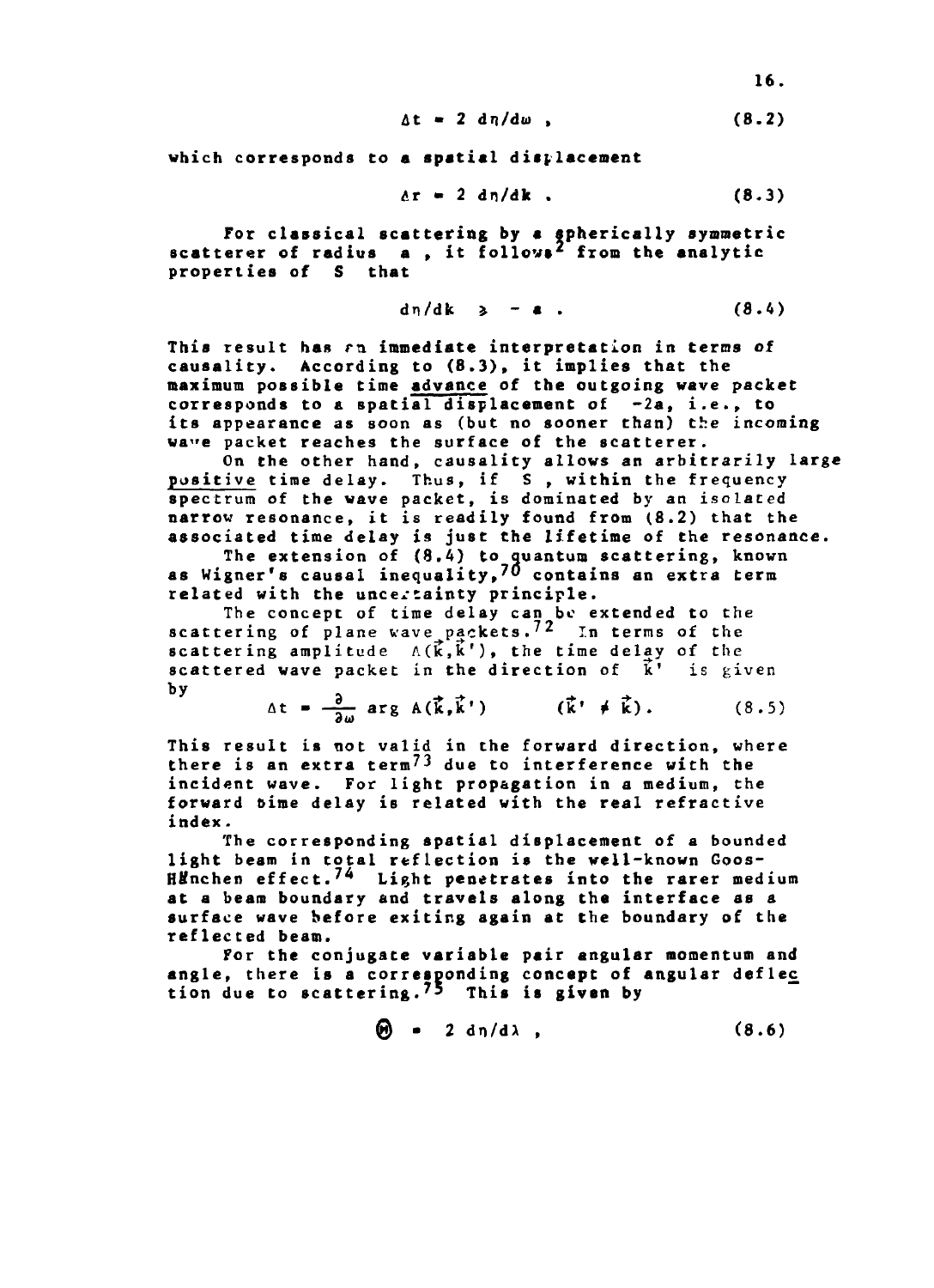where  $\lambda$  is the continuous (interpolating) angular momen tum variable and  $\Theta$  is the deflection angle for a wave **packet formed by superposing a range of angular momenta (impact parameters), i.e., a cylindrical pencil of rays. The total reflection of such a beam on a homogeneous (optically rarer) sphere gives rise to an angular beam** displacement<sup>75</sup> that can be derived from (8.6) and repre**sents the spherical analogue of the Goos-HMnchen effect.**

# **9. ANALYTICITY IN DIFFRACTION THEORY**

Sommerfeld's celebrated exact solution<sup>76</sup> of the half**plane diffraction problem was an early application of analytic function theory to diffraction. Several other problems, besides this one, were exactly solved by extensions of the Wiener-Hopf technique.39**

**Other exact solutions of diffraction problems have been known for a long time in the form of eigenfunction expansions (partial wave series). A classic example is** the Mie solution<sup>77,68</sup> for the scattering of a monochro**matic plane wave by a homogeneous sphere. The trouble with such expansions is that they converge extremely slow ly when the wavelength is much smaller than the dimensions of the diffracting object, as usually happens for visible light. The remedy is again found in analytic continuation: the complex angular momentum method was invented for this purpose.**

**The original Watson transformation had several shortcomings; it could only be applied in a few disjoint spatial regions. During the past few years, however, a modified version of the Watson transformation has been developed, allowing one to derive the asymptotic short-wavelength behavior of the partial wave amplitude in any region of space. We give only a very brief outline of the method, referring to previous reviews?\*\*, 79 f<sup>o</sup> <sup>r</sup> a tnore detailed survey.**

The passage to the  $\lambda$  plane proceeds by first ap**plying to the partial wave series the Poisson sum formula,**

> **r**<sub>1</sub>(-)<sup>-</sup> *(*α) (λ, τ)exp(2imπλ)dλ. (9.1) **IB-"» ''O**

**Analiticity in x is then employed to deform the path of integration in the \ plane. The freedom thus gained is the main advantage of the method.**

**Slow convergence of the left-hand side of (9.1) at short wavelengths means that significant contributions**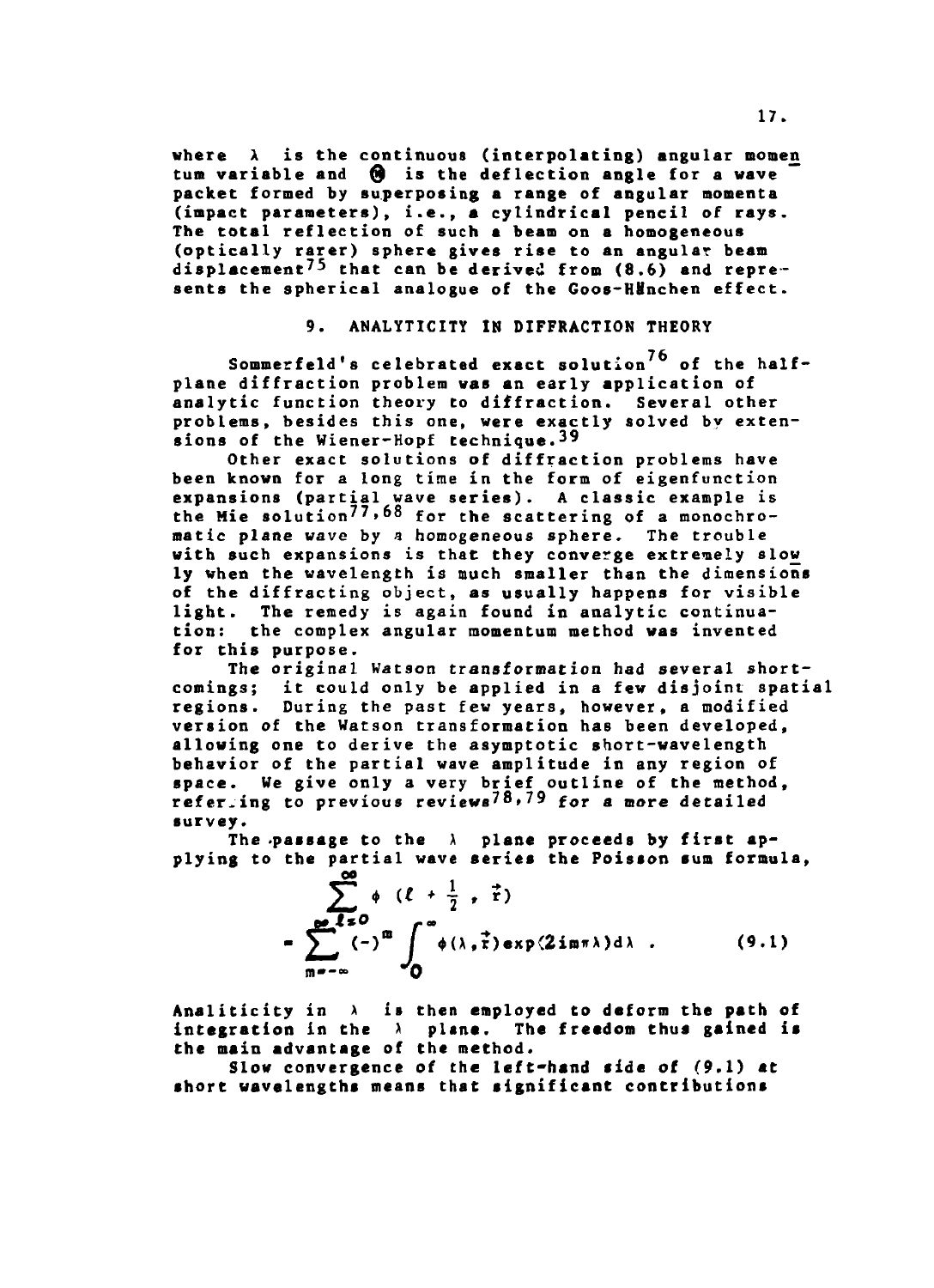**to the result are spread over many terms of the partialwave series. The object of the path deformation on the right-hand side is to concentrate the dominant contributions in a relatively small number of "critical points" in the X plane. This requires different path deformations in different spatial regions. When Regge poles, are swept through, we also get their residue contributions besides the deformed path integrals.**

**Thus, one finds two types of critical points: saddle points (real and/or complex), which dominate the contribii tions to the deformed path integrals, and poles.**

**Real saddle points correspond to the usual geometricoptic rays; their contributions lead to the well-known WKB series. Complex saddle points are associated with complex rays, a kind of analytic continuation of real ones. Such rays occur in total reflection, where they describe the evanescent waves penetrating into the rarer medium; the quantum analogue is the barrier tunnelling effect. They also occur on the shadow side of caustics.°°**

**Regge pole contributions (cf. Sect. 7) represent both the effects of resonances and of surface waves, i.e., "creeping modes", which can also be described in terms of diffracted rays. 8 0**

**Near the boundary between spatial regions where different path deformations are required, several interesting diffraction effects occur. One of them, involving transitions between saddle points and poles, is a penumbra region, described by a generalization of Fock's theory of diffraction.<sup>81</sup> A collision between real saddle points, followed by their transformation into complex ones, corresponds to a rainbow.?' Both complex saddle points and complex poles give the dominant contributions to the glory,79 an effect that was first explained by complex angular momentum theory.**

**Diffraction, by definition, is the penetration of light into regions that are inaccessible to the real rays of geometrical optics. In terms of the Hamiltonian analo gy between geometrical optics and classical mechanics, these are "classically forbidden" regions. Thus, in wavemechanical terms, diffraction effects may be regarded as a kind of tunnelling through potential barriers. These barriers represent "inertial forces" related with the geometry of the diffracting objects;"<sup>2</sup> e.g., in the angular momentum representatior, we get the centrifugal barrier .**

**The strongest effects are found near the top of such a potential barrier, where it is most easily penetrable. In the Mie problem, this is the "edge domain", correspond^ ing to rays near tangential incidence. The dominant contributions to the glory arise from this domain, where su£**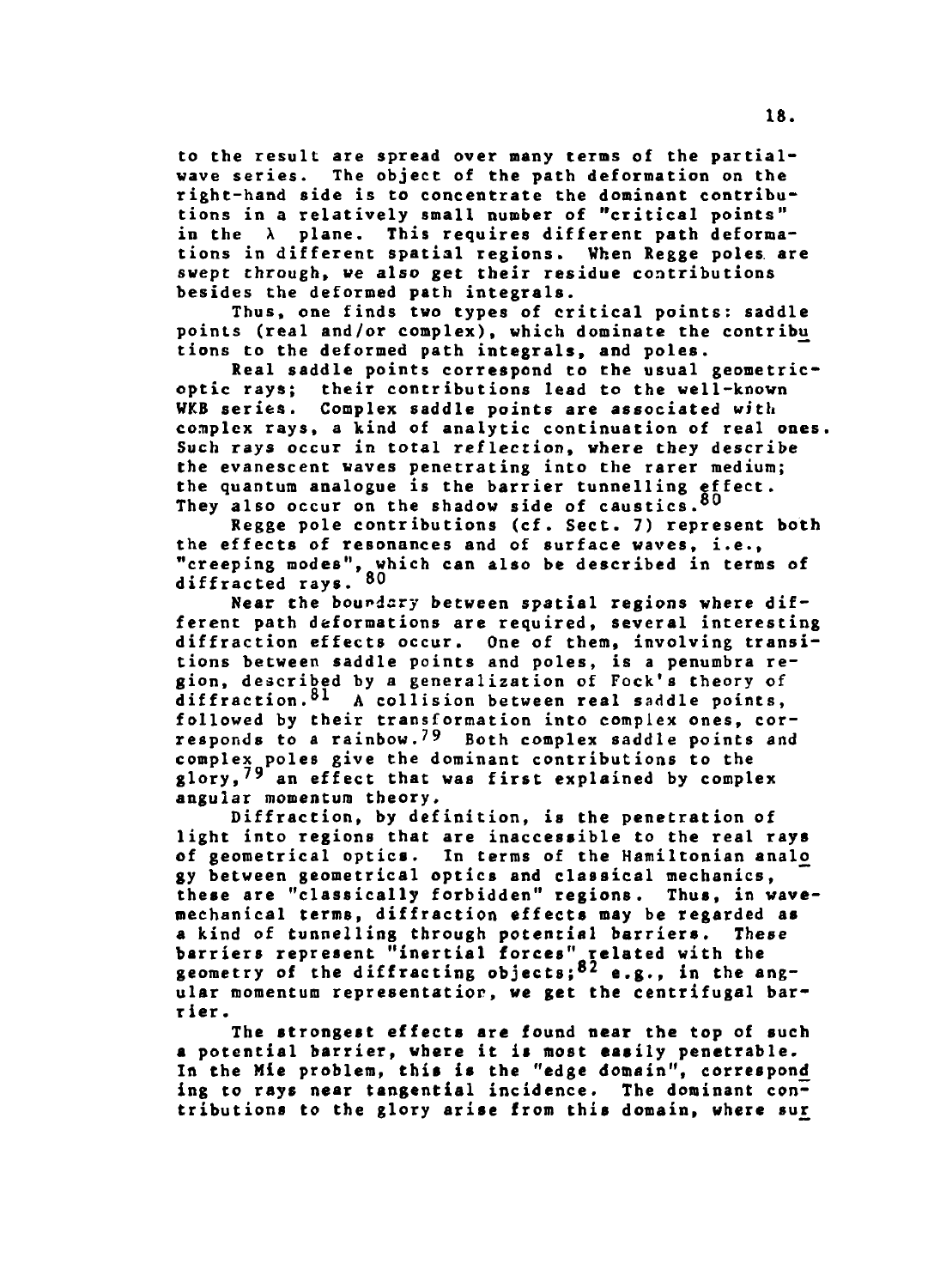face waves are launched. It also yields significant con **tributions to the Mi\_ efficiency factors;®^ such contri. butions represent an extension of the geometrical-optic ones to complex angles of incidence and refraction.**

**Diffraction effects may therefore be explained by a kind of analytic continuation of geometrical optics to complex values of ray parameters (complex trajectories). This is a vast new domain, which we are just beginning to explore.**

# **REFERENCES**

- **1. H. A. Kramers, Atti Congr. Intern. Fis. Como 2\_, 545 (1927); Fhys. Z. 2£, 522 (1929); R. de L. Kronig , J. Opt. Soc. Am. lji, 547 (1926); Ned. T. Natuurk. 2» 402 (1942).**
- **2. H. M. Nussenzveig, Causality and Dispersion Relations (Academic, N.Y., 1972).**
- **3. V. Vladimirov, Distributions en Physique Mathematique (Mir, Moscow, 1979), and references therein.**
- **4. R. 1 . Weaver and Y.-H. Pao, to appear in J. Math. Phys,**
- **5. L. D. Landau and E. M. Lifshitz, Statistical Physics (Pergamon, London, 1958), p. 394; Electrodynamics of Continuous Media (Pergamon, London, 1960), p. 256.**
- **6. V. M. Agranovich and V. L. Ginzburg, Spatial Dispersion in Crystal Optics and the Theory of Excitons (Interscience, London, 1966), pp. 9,49.**
- **7. M. Alr.arelli, D. L. Dexter, H. M. Nussenzveig and** D. Y. Smith, Phys. Rev. **B6**, 4502 (1972).
- 8. P. C. Martin, Phys. Rev. 161, 143 (1967).
- **9. E. U. Condon, Rev. Mod. Phys. £, 432 (1937); J. P.** Mathieu, Handb. d. Physik 28 (Springer, Berlin, 1957), **p. 333.**
- **10. D. Y. Smith, J. Opt. Soc. Am. £6\_, 454 (1976).**
- **11. M. T. C. S. Thomaz, Master's Thesis (Univ. of São Paulo, 1979); M. T. C. S. Thomaz and H. M. Nunsenz**veig, to be published; W. P. Healy, J. Phys. 89, **2499 (1976).**
- **12. M. Altarelli, D. L. Dexter, H. M. Nussenzveig and D. Y. Smith, Phys. Rev. B6, 4502 (1972).**
- **13. M. Altarelli and D. Y. Smith, Phys. Rev. B9, 1290 (1974).**
- 14. D. Y. Smith, Phys. Rev. **B13**, 5303 (1976).
- **15. H. J. Hagemann, W. Gudat and C. Kunz, DESY SR-74/7 (Hamburg, 1974), J. Opt. Soc. Am. 6\_5, 742 (1975).**
- 16. B. W. Veal and A. P. Paulikas, Phys. Rev. B10, 1280 **(1974).**
- **17. T. Inagaki, E. T. Arakawa, R. N. Hamm and M. W. Williams, Phys. Rev. BJJ>, 3243 (1977).**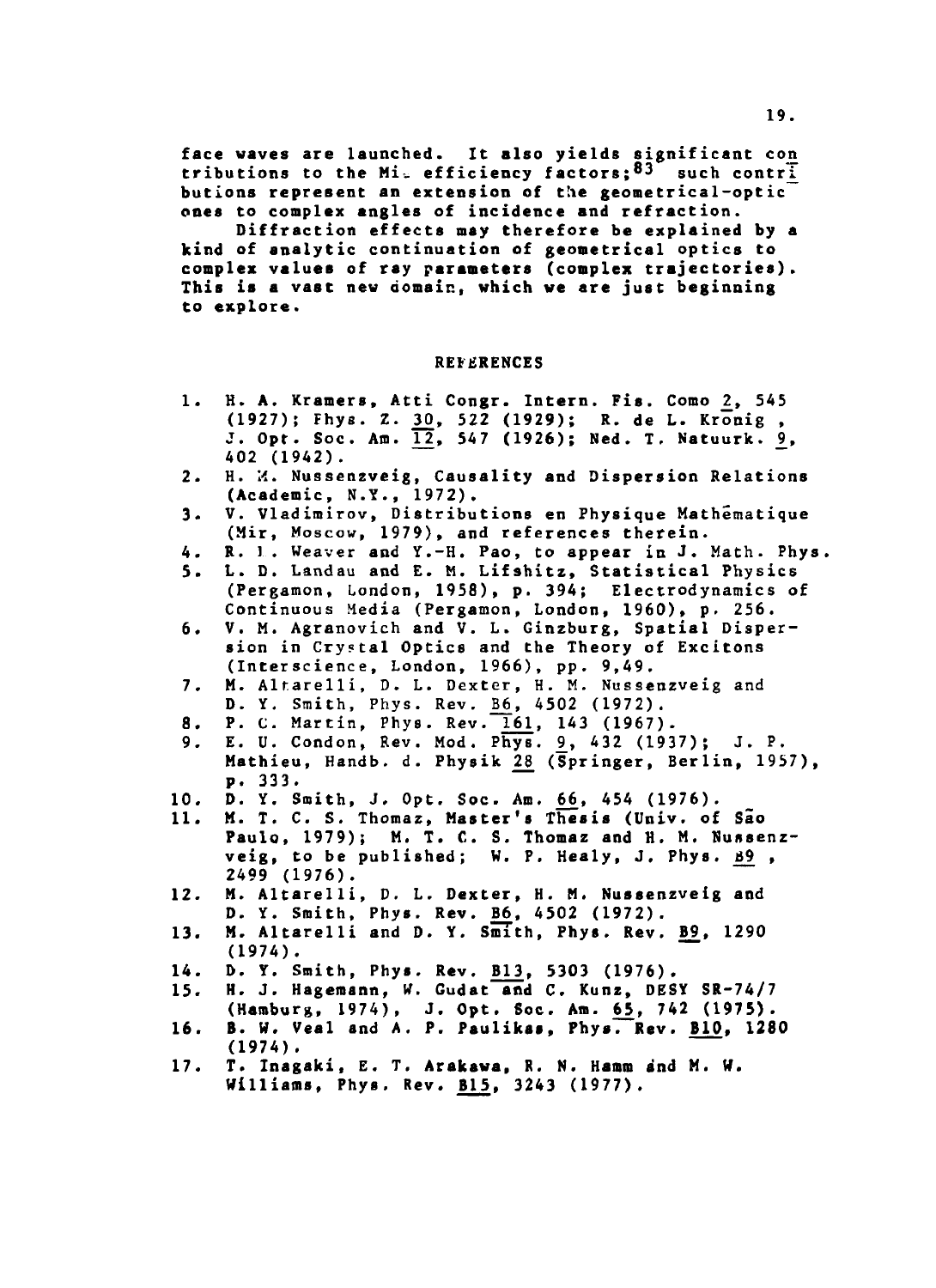| 18.                     | C. Kunz,, ed., Synchrotron Radiation, Techniques and<br>Applications (Springer, Berlin, 1979).                 |  |
|-------------------------|----------------------------------------------------------------------------------------------------------------|--|
| 19.                     | Cf., e.g., H. M. Nussenzveig, Introduction to Quantua<br>Optics (Gordon and Breach, N.Y., 1973).               |  |
| 20.                     | Photon detectors that would operate by emission. lead<br>ing to antinormal ordering, are conceivable in princi |  |
| 21.                     | ple; cf. L. Mandel, Phys. Rev. 152, 438 (1966).<br>H. M. Nussenzveig, Proc. II Brazilian Symp. Theor.          |  |
| 22.                     | Phys. (Rio de Janeiro, 1969).<br>R. J. Glauber, Phys. Rev. 131, 2766 (1963).                                   |  |
| 23.                     | V. Bargmann, Commun. Pure Appl. Math. 14, 187 (1961).                                                          |  |
| $\overline{\mathbf{a}}$ | J. S. Toll, Phys. Rev. 104, 1760 (1956).                                                                       |  |
| 25.                     | T. Inagaki, H. Kuwata and A. Ueda, Phys. Rev. B19,                                                             |  |
|                         | 2400 (1979).                                                                                                   |  |
|                         |                                                                                                                |  |
| 26.                     | E. Wolf, Proc. Phys. Soc. (London) 80, 1269 (1962);                                                            |  |
|                         | Y. Kano and E. Wolf, ibid. 80, 1273 (1962).                                                                    |  |
| 27.                     | H. M. Nussenzveig, J. Math. Phys. 8, 561 (1967).                                                               |  |
| 28.                     | R. E. Burge, M. A. Fiddy, A. H. Greenaway and G.Ross,                                                          |  |
|                         | Proc. Roy. Soc. (London) A350, 191 (1976).                                                                     |  |
| 29.                     | E. C. Titchmarsh, The Theory of Functions, 2nd ed.                                                             |  |
|                         | $(0xford, 1939)$ .                                                                                             |  |
| 30.                     | E. N. Leith and J. Upatnieks, J. Opt. Soc. Am. 54,                                                             |  |
|                         | $1295(1964)$ .                                                                                                 |  |
|                         |                                                                                                                |  |
| 31.                     | O. Bryngdahl and A. Lohmann, J. Opt. Soc. Am. 58,                                                              |  |
|                         | $620(1968)$ .                                                                                                  |  |
| 32.                     | H. Gamo, in Electromagnetic Theory and Antennas, ed.                                                           |  |
|                         | E. C.Jordan (Pergamon, Oxford 1963), p. 801.                                                                   |  |
| 33.                     | C. L. Mehta, J. Opt. Soc. Am. 58, 1233 (1968).                                                                 |  |
| 34.                     | T. D. Beard, Appl. Phys. Lett. 15, 227 (1969).                                                                 |  |
| 35.                     | D. Kohler and L. Mandel, J. Opt. Soc. Am. 63, 126                                                              |  |
|                         | $(1973)$ .                                                                                                     |  |
|                         |                                                                                                                |  |
| 36.                     | K. Chadan and P. S. Sabatier, Inverse Problems in                                                              |  |
|                         | Quantum Scattering Theory (Springer, N.Y., 1977).                                                              |  |
| 37.                     | P. C. Sabatier, ed., Applied Inverse Problems                                                                  |  |
|                         | (Springer, N.Y., 1978).                                                                                        |  |
| 38.                     | H. P. Baltes, ed., Inverse Source Problems in Optics                                                           |  |
|                         | (Springer, N.Y., 1978).                                                                                        |  |
| 39.                     | C. J. Bouwkamp, in Rep. Progr. Phys. 17, 41 (1954).                                                            |  |
| 40.                     | J. R. Shewell and E. Wolf, J. Opt. Soc. Am. 58,                                                                |  |
|                         |                                                                                                                |  |
|                         | 1596 (1968).                                                                                                   |  |
| 41.                     | A. J. Devaney, J. Math. Phys. 19, 1526 (1978).                                                                 |  |
| 42.                     | I. M. Gelfand and B. M. Levitan, Izv. Akad. Nauk                                                               |  |
|                         | SSSR, Ser. Mat. 15, 309 (1951) [Am. Math. Soc.                                                                 |  |
|                         | Transl. $(2)$ 1, $2\overline{53}$ $(1955)$ .                                                                   |  |
| 43.                     | V. A. Marchenko, Doklad. Akad. Nauk SSSR, 72, 457                                                              |  |
|                         | (1950); 104, 695 (1955).                                                                                       |  |
| 44.                     | R. Jost and W. Kohn, Kgl. Danske Vid. Selsk. Mat.-fys.                                                         |  |
|                         |                                                                                                                |  |
|                         | Medd. 27, No. 9 (1953).                                                                                        |  |
| 45.                     | L. D. Faddeev, J. Math. Phys. 4, 72 (1963).                                                                    |  |
| 46.                     | G. N. Balanis, J. Math. Phys. $\overline{1}3$ , 1001 (1972).                                                   |  |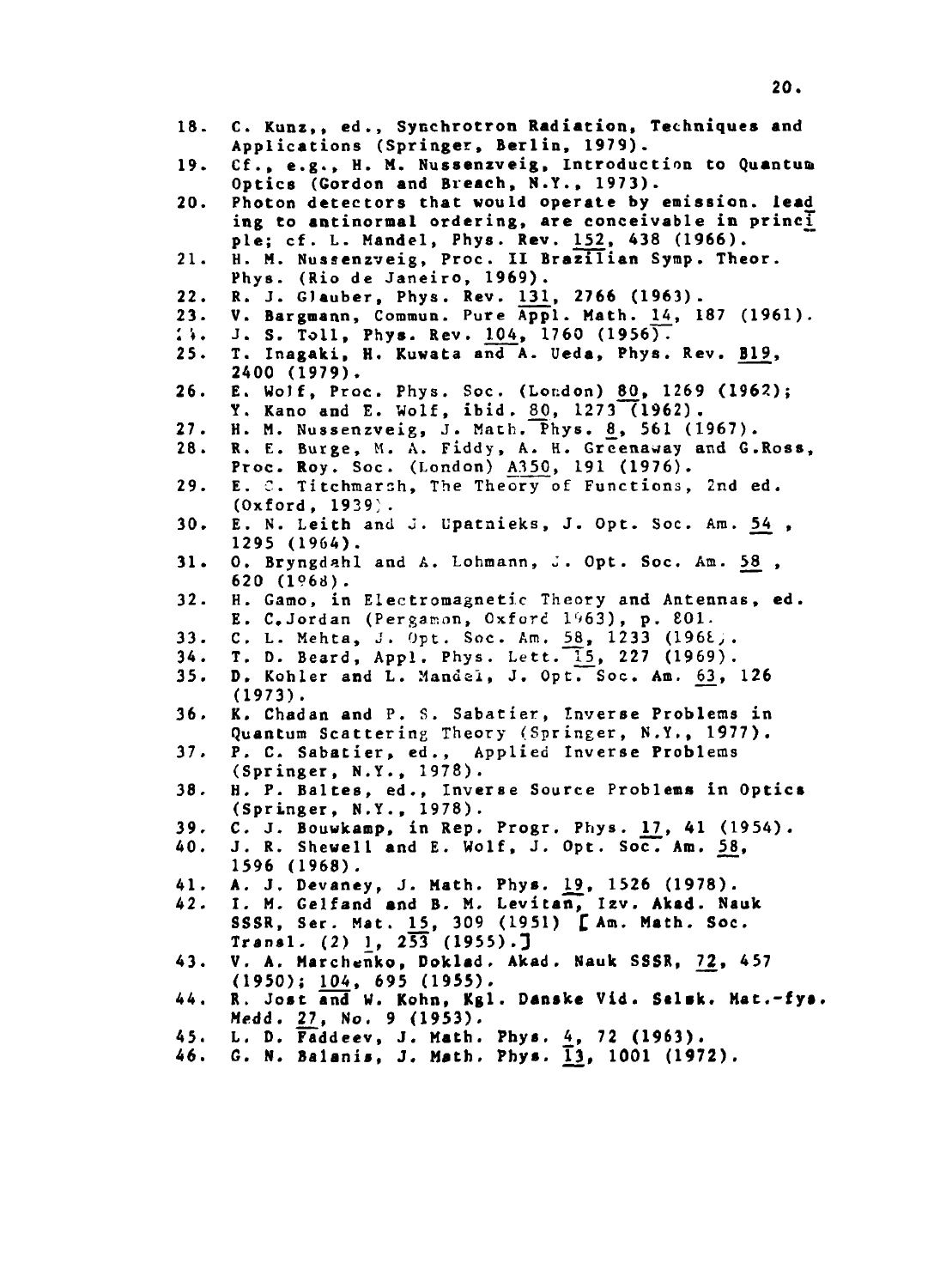- **47. L. D. Faddeev, Trudy Mat. Inst. Steklov 72, 314 (1964) CAn. Math. Soe. Transi. 2, 139 (1965)] .**
- **48. P. Deift and E. Trubowitz, Comaun. Pure Appl. Matb. 22, 121 (1979).**
- **49. R. 6. Newton, J. Math. Phys. 2\_1, 493 (1980).**
- **50. L. D. Faddeev, Preprint Kiev ITP 71.106 E; J. Sov. Math. 2» 334 (1976).**
- **51. R. G. Newton, in Scattering Theory <n Mathematical Physics, eds. J. A. Lavita and J. P. Marchand (D. Reidel, Dordrecht, 1974), p. 193; Phys. Rev. Lett. 42, 541 (1979).**
- **52. C. S. Gardner, J. M. Greene, M. D. Kruskal and R. M. Miura, Phys. Rev. Lett. j\_9, 1095 (1967).**
- **53. A. C. Scott, F. Y. F. Chu and D. W. McLaughlin, Proc. IEEE 61^, 1443 (1973).**
- **54. M. J. Ablowitz, D. J. Kaup, A. C. Newell and H. Segur,** Studies Appl. Math. 53, 249 (1974).
- **55. S. L Me Call and E. L. Hahn, Phys. Rev. 183, 457 (1969).**
- **56. G. L. Lamb, Jr., Phys. Rev. Lett. 31.» <sup>19</sup> <sup>6</sup> i <sup>1</sup> \*^) ;** Phys. Rev.  $A9$ , 422 (1974).
- **57. M. J. Ablowitz, D. J. Kaup and A. C. Newell, J. Math. Phys. ^5, 1852 (1974); D. J. Kaup, Phys. Rev. A16 . 704 (1977).**
- **58. H. M. A. de Castro, Master's Thesis (Univ. of Sao Pai» lo, 1979); H. M. A. de Castro and H. M. Nussenzveig, to be published.**
- 59. H. A. Haus, Rev. Mod. Phys. 51, 331 (1979).
- **60. V. E. Zakharov and A. L. Shabat, Sov. Phys. JETP 34, 62 (1972).**
- **61. R. C. T. da Costa, J. Math. Phys. j\_l, 2799 (1970).**
- **62. F. L. Ridener, Jr. and R. H. Good, Jr., Phys. Rev. B10, 4980 (1974), and references therein.**
- **63. J. J. Thomson, Proc. London Math. Soc. 1\_5 (1), 197 (1884).**
- 64. G. Gamow, Z. Phys. 51, 204; 52, 510 (1928).
- 65. W. J. Romo, J. Math. Phys. 21, 311 (1980), and refe**rences therein.**
- 66. B. J. Hoenders, in Coherence and Quantum Optics, eds. **L. Mandei and E. Wolf (Plenum, N.Y., 1978), p. 221; J. Phys. All., 1815 (1978).**
- **67. E. Wolf and D. N. Pattanayak, in Symposia Matheaatica, vol. IS (Academic, N.Y., 1976); Opt. Commun. 6, 217 (1972).**
- **68. Cf. N. A. Logan, Proc. IEEE 52, 773 (1965).**
- **69. W. Franz, Theorie der Beugung Elektromagnetischer Wellen (Springer, Berlin, 1957).**
- **70. E. P. Wigner, Phys. Rev. 9£, 145 (1955).**
- **71. L. Eisenbud, Ph.D. Thesis (Princeton Univ., 1948, unpublished).**